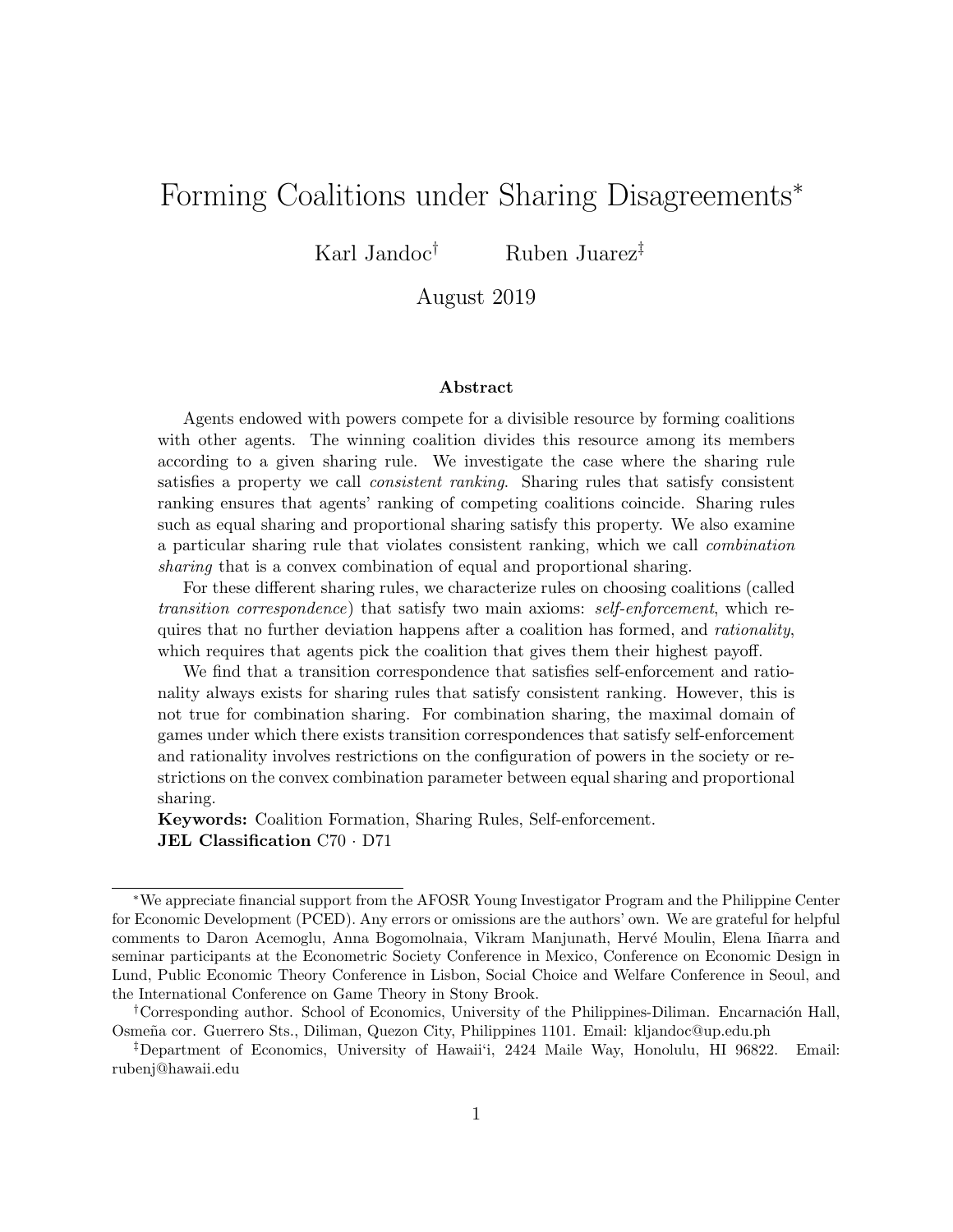# 1 Introduction

Forming groups confers to its members certain advantages that cannot be appropriated had its members acted individually. However, conflicts may arise within the group when there are disagreements in dividing the prize or effort among its members. Thus, specifying the appropriate sharing rule to divide an economic surplus (or cost) provides the incentive structure that encourages cooperation or discourages conflict within coalitions (Moulin [29]).<sup>1</sup> These incentives to maintain stability in coalitions, however, are altered when some agents in the society are more influential or powerful than others (Jandoc and Juarez [23, 24]; Piccione and Razin [31]; Jordan [26]).

While there has been a large and growing literature on coalition formation with externalities focusing on static equilibria (e.g., Bogomolnaia and Jackson [7], Papai [30], Ehlers [15], Bloch and Dutta [6], Chatterjee et al. [12], Pycia [32], Romero-Medina [9], Banerjee et al. [4]) and dynamic equilibria (e.g., Greenberg [20], Chwe [13], Bloch [5], Xue [36], Arnold and Schwalbe [3], Diamantoudi and Xue [14], Ray and Vohra [33], Iñarra et al.  $[22]$ ), there is little work on examining how the interconnectedness of sharing-rules (payoffs) and the power of agents (ability to form winning coalitions) affect the stability of coalitions in dynamic settings. An important advance in the literature to address this gap stems from Acemoglu, Egorov and Sonin [1,2] (henceforth, AES). AES provides a coalition formation model where agents endowed with different powers compete for a divisible prize by forming coalitions with other agents for infinitely many rounds. In each round, a "winning coalition" will form where agents inside this coalition have combined powers that are higher than the combined powers of the rest of the society. Agents who are not part of this winning coalition are "killed" in the sense that they cannot participate in succeeding rounds of the game.<sup>2</sup>. If there is a winning coalition that forms without subsequent deviations into subcoalitions after several rounds, this winning coalition is deemed as the "ultimate ruling coalition". <sup>3</sup> Members of the ultimate ruling coalition will divide this prize among themselves according to a fixed and predetermined sharing rule.

AES focused on the case when agents in the ultimate ruling coalition divide the prize in proportion to their power inside the ultimate ruling coalition. We call this type of sharing rule proportional sharing. AES characterizes which coalitions will form at the

<sup>&</sup>lt;sup>1</sup>The applications are wide-ranging, for instance, appropriating gains and costs from managing global public goods (Carraro [8]), cost and revenue sharing in irrigation networks (Jandoc, Juarez and Roumasset [25]), and market design (Roth [34]), to name a few.

<sup>2</sup>A real world example of this setting is the purge in the Russian Politburo documented in Acemoglu, Egorov and Sonin [1].

 $3E$ lsewhere in this paper, we interchange the term ultimate ruling coalition with the term *limit coalition*.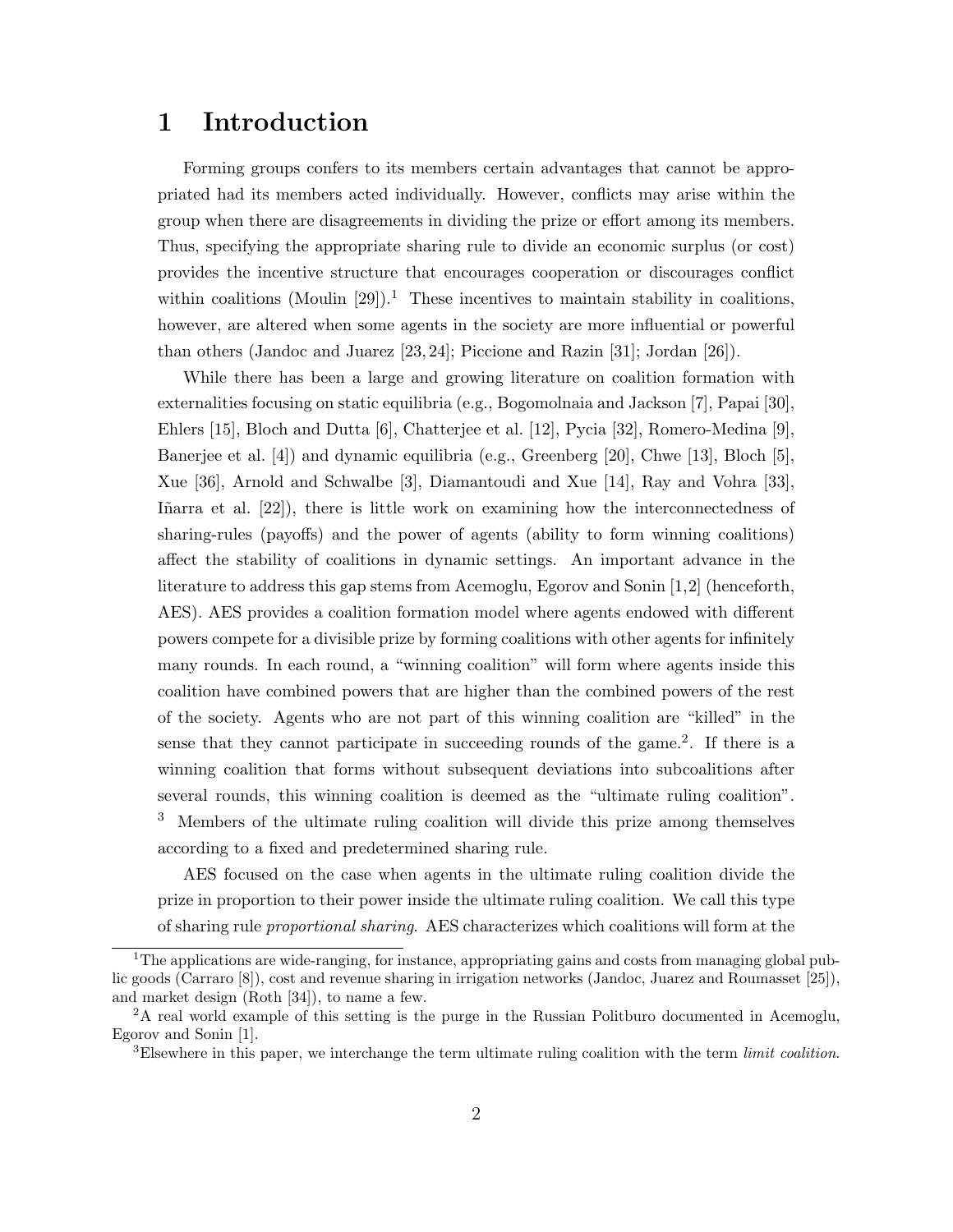very first round of the game that will never disintegrate into subcoalitions in subsequent rounds. However, this characterization by AES does not extend to different types of sharing rules–such as when the prize is divided equally among coalition members (we call this type of sharing rule *equal sharing*).<sup>4</sup> Jandoc and Juarez [23] extends the characterization to equal sharing and to the case when power accumulates over time.

These two sharing rules, equal and proportional sharing, share the property that they do not create disagreements among agents when faced between a choice of joining competing coalitions. We call this property consistent ranking because these sharing rules induce agents to have the same ordinal ranking over coalitions in which they could possibly join.<sup>5</sup> Equal sharing satisfies consistent ranking because agents in the intersection of competing coalitions will unanimously prefer to join the coalition with the smaller size. Proportional sharing satisfies consistent ranking because agents in the intersection of competing coalitions will unanimously prefer to join the coalition with the least total power. In both cases, agents increase their share of the prize by joining these coalitions.

However, there are also sharing rules that create disagreements among agents on their preferred coalitions. For instance, a convex combination of equal and proportional sharing (call this combination sharing) may induce some agents in the intersection of competing coalitions to prefer the smaller-sized coalition, while others may prefer to be in the lower-powered coalition. This situation then creates tension between coalition size and power. This sharing rule has its roots in the *Sen share* (Sen  $[35]$ ) popular in the literature of team production and moral hazard.<sup>6</sup> Combination sharing does not satisfy the consistent ranking property.

The main objective of this paper is to examine how different sharing rules affect the manner in which coalitions form when agents have heterogeneous power. "Power" can emanate from various sources–for instance wealth, military might or political influence– and is exogenously given in the model.<sup>7</sup>

<sup>7</sup>Since agents are given exogenous power, we avoid the "joint-bargaining paradox" where, in a pure

<sup>4</sup>Equal sharing is widely used not only on theoretical grounds but also for practical purposes such as inheritance bequest (Erixson and Ohlsson [16]).

<sup>&</sup>lt;sup>5</sup>Consistent ranking is related to the notion of *pairwise alignment in preference profiles* (Pycia [32]) which says that agents' preferences are pairwise aligned if any two agents rank coalitions that contain both of them in the same way. Pycia [32] shows that pairwise alignment is a necessary and sufficient condition to establish the existence of a stable coalition structure for all preference profiles. It is also related to the condition of common ranking property by Farrell and Scotchmer [19] that guarantees stability of the core in hedonic games.

<sup>&</sup>lt;sup>6</sup>The Sen share is a convex combination of an equal share of the surplus among productive agents and a proportional share according to an agent's labor to the total labor supplied in the economy. Fabella [17, 18], shows that under increasing returns to scale the Sen share of the production surplus can support Pareto optimal production.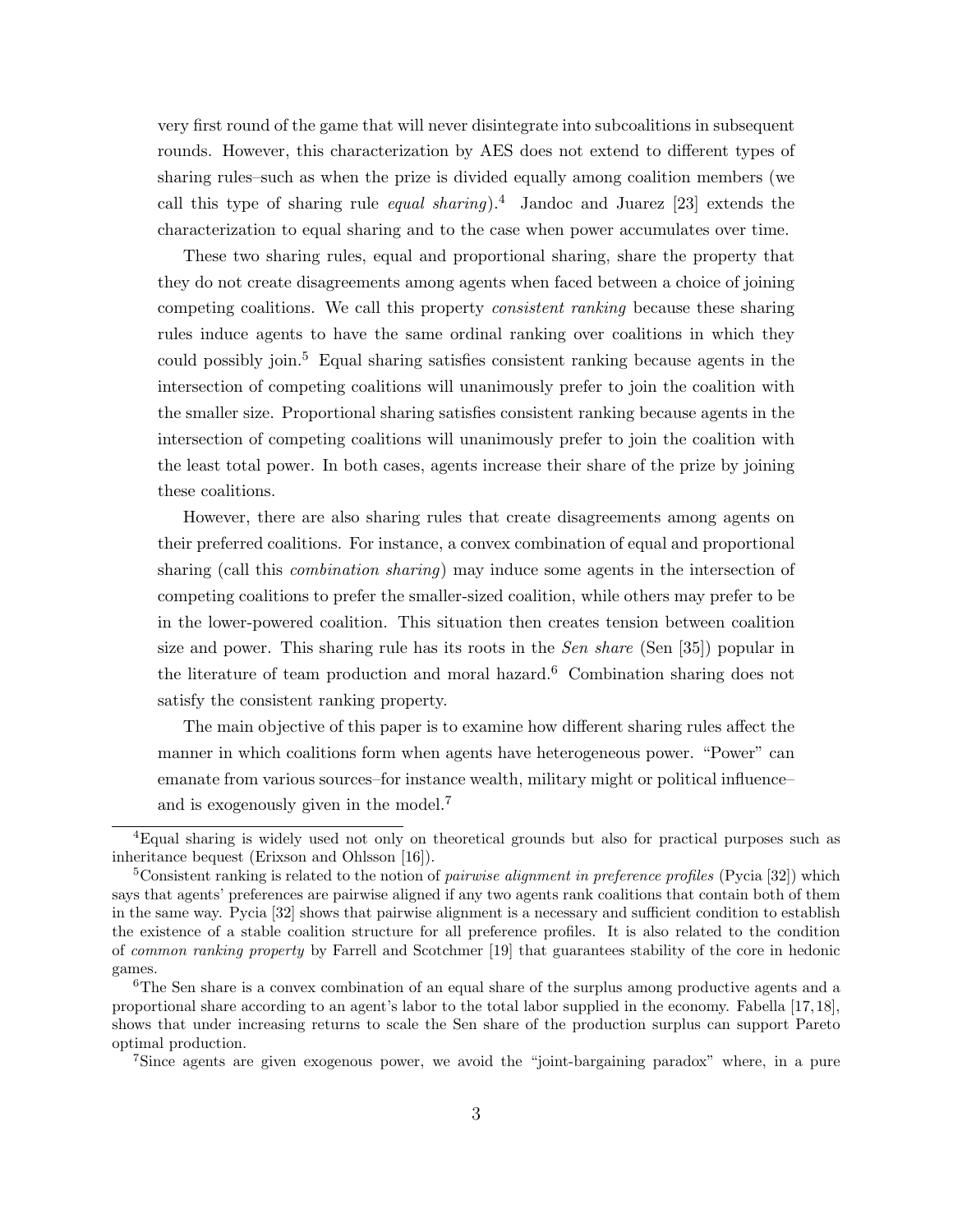Similar to AES, we employ an axiomatic approach to find rules to choose coalitions (which we call "transition correspondences") that satisfy two main axioms: selfenforcement and rationality. Since our model is dynamic, we allow for the possibility of factions within the winning coalition to secede from this coalition and form their own winning coalition in the next round. Since agents are forward-looking, they prefer to be part of the ultimate ruling coalition to get a share of the prize. Our axiom of self-enforcement requires that no subcoalition of the winning coalition be powerful enough to encourage further deviations. Self-enforcement is a robustness property that ensures that the winning coalition that forms never disintegrates afterwards. The notion of self-enforcement is related to the concept of *farsighted stability* attributed to Chwe [13]. Stability under this concept requires that the coalition obtained in equilibrium should be robust to current deviations, and any future deviation should be robust to further deviations themselves. An upshot of this is that agents are farsighted enough to evaluate their payoffs to the eventual coalition that will form. In our context, although agents potentially increase their expected payoffs from deviating into a subcoalition, the possibility that they will eventually be excluded from the ultimate ruling coalition (and get no share of the prize) will discourage them from certain types of deviations.<sup>8</sup> In addition, rationality requires that agents choose to join the coalition that gives them their highest payoff among self-enforcing coalitions. Rationality is related to the traditional axiom of coalitional stability, where no coalition will have the incentive to deviate.<sup>9</sup>

In the next subsection, we provide an illustrative example of how our coalition formation game works and how sharing of the prize shapes the coalitions that form.

### 1.1 An illustrative example

Suppose our society is composed of 6 agents  $\{1, 2, 3, 4, 5, 6\}$  with power profile  $\pi =$ [29, 26.5, 21, 2.49, 2.4, 2.39]. The game is played for an infinite number of periods and for each round the prize to be divided by the winning coalition is  $I = 3$ . A coalition's power is simply the sum of the agents' powers inside it. A winning coalition should have more than 50% of the total power in the society at any given round. Since agents are farsighted, they only care about their payoffs by being a member of the ultimate

bargaining situation, an individual can be made worse-off by negotiating as a member of a group than by negotiating alone (Harsanyi [21]; Chae and Heidhues [10]; Chae and Moulin [11]).

<sup>8</sup>Using a laboratory experiment, Jandoc and Juarez [24] show that agents do not display farsighted behavior when playing a simplified version of the game informed by the model of this paper.

<sup>9</sup>This is related to immunity to group manipulations in models discussed by Bogomolnaia and Jackson [7], Ehlers [15], Juarez [27], Papai [30].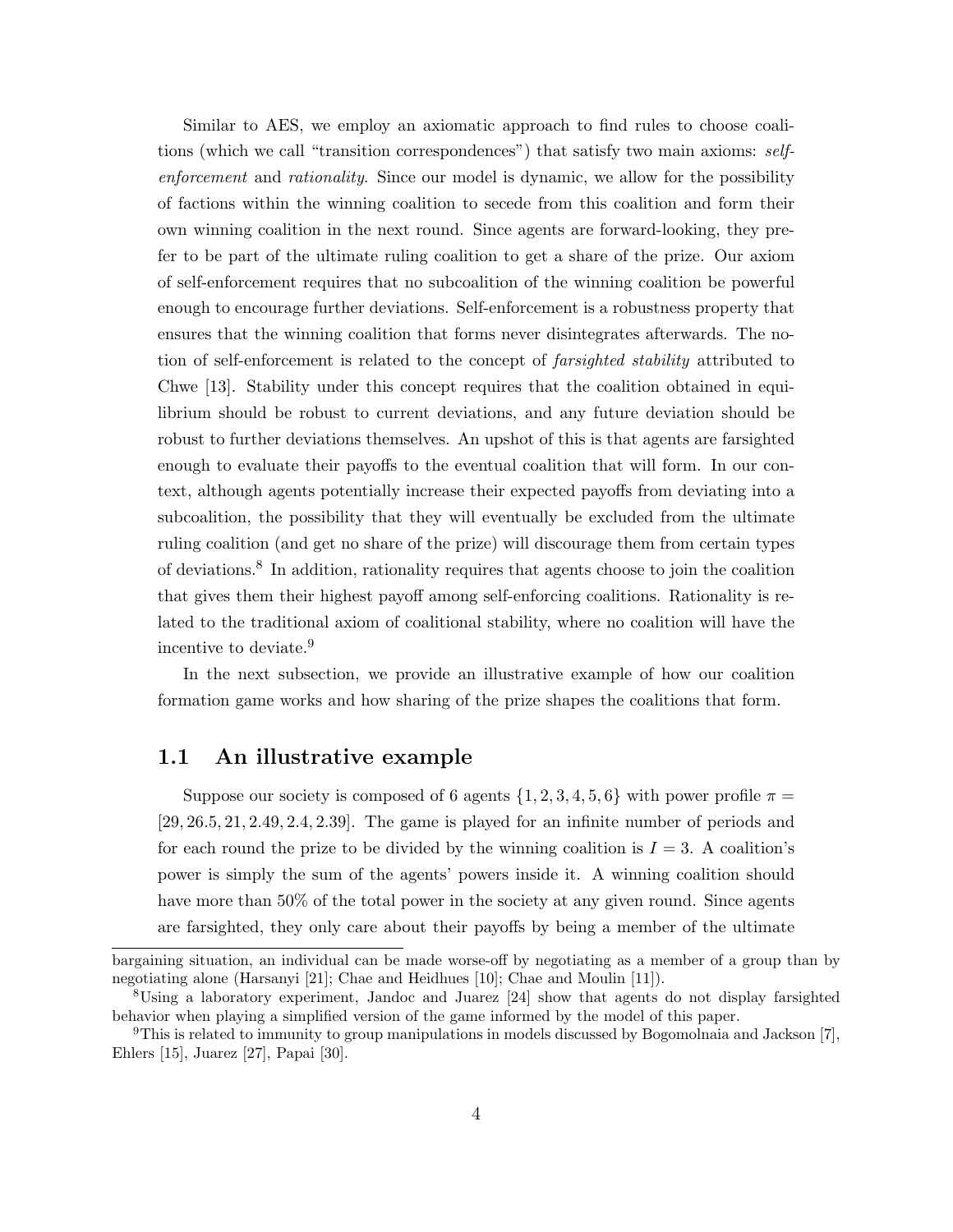ruling coalition. If an agent is part of a coalition S, his share of the prize under equal sharing will be  $\frac{1}{|S|}$ , under proportional sharing it is his power divided by the power of coalition S (that is,  $\frac{\pi_i}{\pi(S)}$ ), under combination sharing it is  $\lambda \frac{1}{|S|} + (1 - \lambda) \frac{\pi_i}{\pi(S)}$  for some  $\lambda \in (0,1)$ .

#### Case 1: Sharing rule satisfies consistent ranking.

First, no coalition of size 1 is winning and therefore is incapable of forming. Although there are winning coalitions of size 2, we argue that this will not be self-enforcing. To see this, suppose coalition  $\{1, 2\}$  forms. This coalition is winning since their combined power (55.5) is higher than the rest of society composed of agents 3, 4, 5 and 6 (with combined power of 28.28). After coalition  $\{1, 2\}$  forms, the non-winning agents 3, 4, 5 and 6 are killed and agents 1 and 2 continue on the next round. Left alone to themselves, agent 1 can now kill agent 2 since he has the higher power. Since agent 2 is farsighted, he will never agree to form  $\{1, 2\}$ . This will be true for any coalition of size 2.

Furthermore, note that there are several coalitions of size 3 that are winning but only  $\{1, 2, 3\}$  is self-enforcing. This is because if  $\{1, 2, 3\}$  forms and agents 4,5, and 6 are killed, then there can be no dictator among them and a deviation to a 2-person coalition is not feasible following the argument outlined above. On the other hand, take the case of winning coalition  $\{2, 3, 5\}$ . This will not be self-enforcing since when agents 1,4 and 6 are killed, agent 2 can be a dictator and can deviate from  $\{2,3,5\}$ .

Following the same arguments, it is straightforward to show that the coalitions  $\{1, 2, 4, 5\}, \{1, 2, 5, 6\}, \{1, 2, 4, 6\}$  and  $\{2, 3, 4, 5, 6\}$  are self-enforcing since they don't contain subcoalitions that are self-enforcing. In the same manner, the grand coalition  $\{1, 2, 3, 4, 5, 6\}$  is not self-enforcing since it can deviate to either one of the self-enforcing coalitions mentioned.

With proportional sharing, the coalition  $\{2, 3, 4, 5, 6\}$  will be preferred by everyone inside this coalition over any other possible self-enforcing coalitions. For instance, given the choice between  $\{2, 3, 4, 5, 6\}$  and  $\{1, 2, 3\}$  agents 2 and 3 (the agents common in these coalitions) will prefer the former since their share of the prize  $(\frac{26.5}{54.78}$  and  $\frac{21}{54.78}$  for agents 2 and 3, respectively) is higher than the latter coalition  $(\frac{26.5}{76.5}$  and  $\frac{21}{76.5}$  for agents 2 and 3, respectively). Hence, under proportional sharing, rationality implies that the coalition  $\{2, 3, 4, 5, 6\}$  should form.

On the other hand, under equal sharing the coalition  $\{1, 2, 3\}$  should form because the agents in this coalition will get a higher share  $\frac{1}{3}$  than in any other possible selfenforcing coalition.

Case 2: Combination sharing.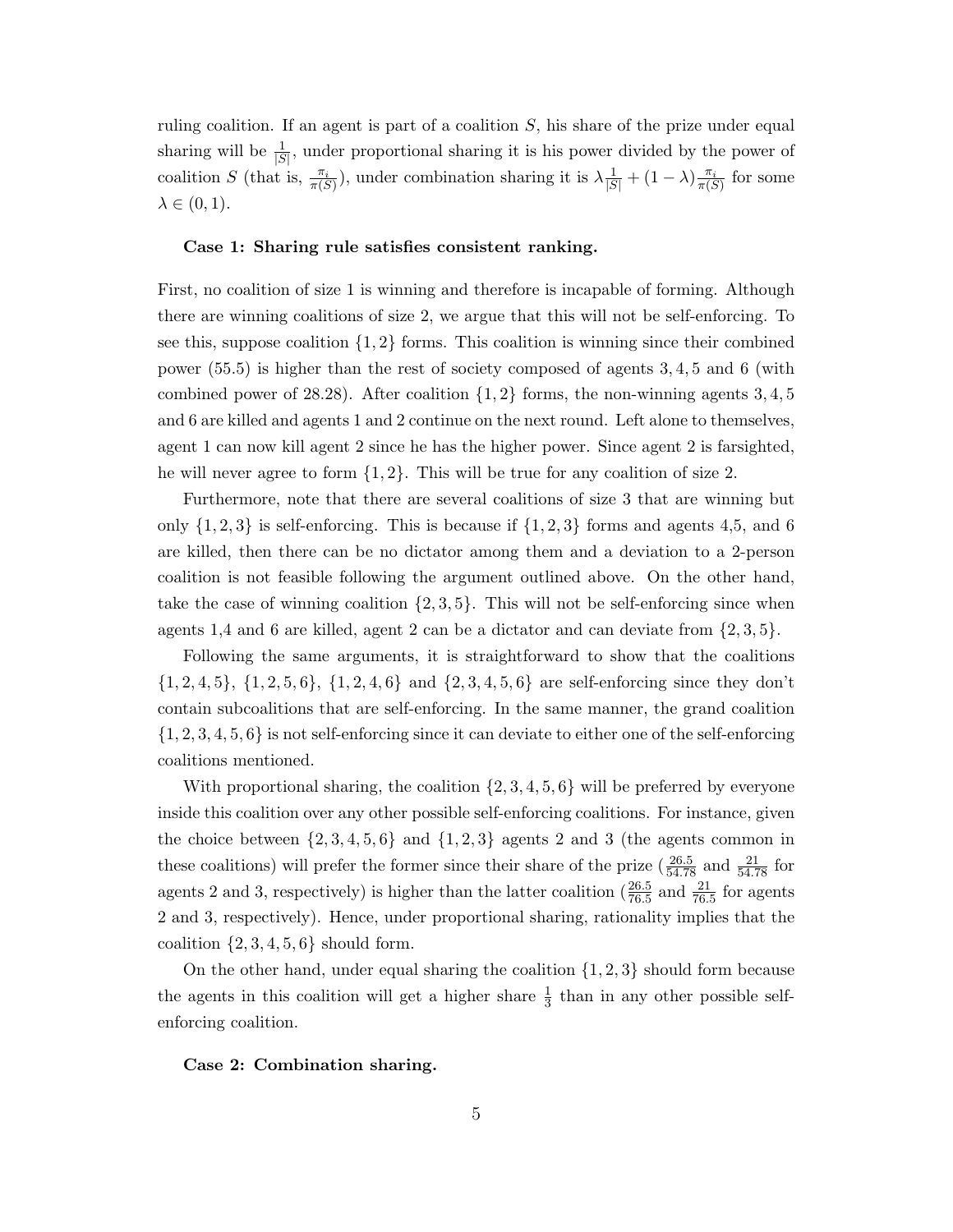Recall that combination sharing is a convex combination of equal sharing and proportional sharing,  $\lambda \frac{1}{|S|} + (1 - \lambda) \frac{\pi_i}{\pi(S)}$  for some combination sharing parameter  $\lambda \in (0, 1)$ , We will show in Example 1 later that when the combination sharing parameter  $\lambda = 0.5$ , there will be disagreement among agents on the preferred coalition. For instance, comparing coalitions  $\{1, 2, 3\}$  and  $\{2, 3, 4, 5, 6\}$ , the share of agent 2 is higher in  $\{2, 3, 4, 5, 6\}$ and the share of agent 3 is higher in  $\{1, 2, 3\}$ . Unlike in the previous case of equal or proportional sharing where these agents agree on the preferred coalition, in the case of combination sharing there may be no such agreement.

### 1.2 Overview of the results

Section 3 of the paper presents the main results. Proposition 1 characterizes the unique transition correspondence that is rational and self-enforcing under consistent ranking sharing rules.<sup>10</sup> Our proof is based on the key Lemma 1, which highlights the importance of transition correspondences that do not necessarily satisfy rationality but meet a weaker requirement, minimalistic, introduced in Section 3. Under consistent ranking, the transition correspondence chooses the highest ranked coalition among selfenforcing and winning coalitions. In particular, for equal sharing, the smallest-sized self-enforcing coalition will be chosen, whereas for equal sharing, the least-powered self-enforcing coalition is chosen.

Under combination sharing, Propositions 2 and 3 characterize the unique transition correspondences that are self-enforcing and rational for restricted classes of coalition formation games. Indeed, we show that the class of games with power vectors that meet size-power monotonicity (where larger coalitions have higher power) is the maximalist domain that works for any combination sharing rule (Proposition 2). Alternatively, for a fixed combination sharing rule, Proposition 3 characterizes the maximalist domain of games where the unique transition correspondence that satisfies self-enforcing and rationality exist. Such a domain is substantially larger than the domain found in Proposition 2. Furthermore, such a correspondence may select the smallest-sized selfenforcing coalition for some games, the least-powered self-enforcing coalition for other games, and (perhaps surprisingly) just the right "compromise" coalition for even other games.

 $10$ A transition correspondence is a mapping that defines which coalitions form over time. The precise definition is given in Section 2.1.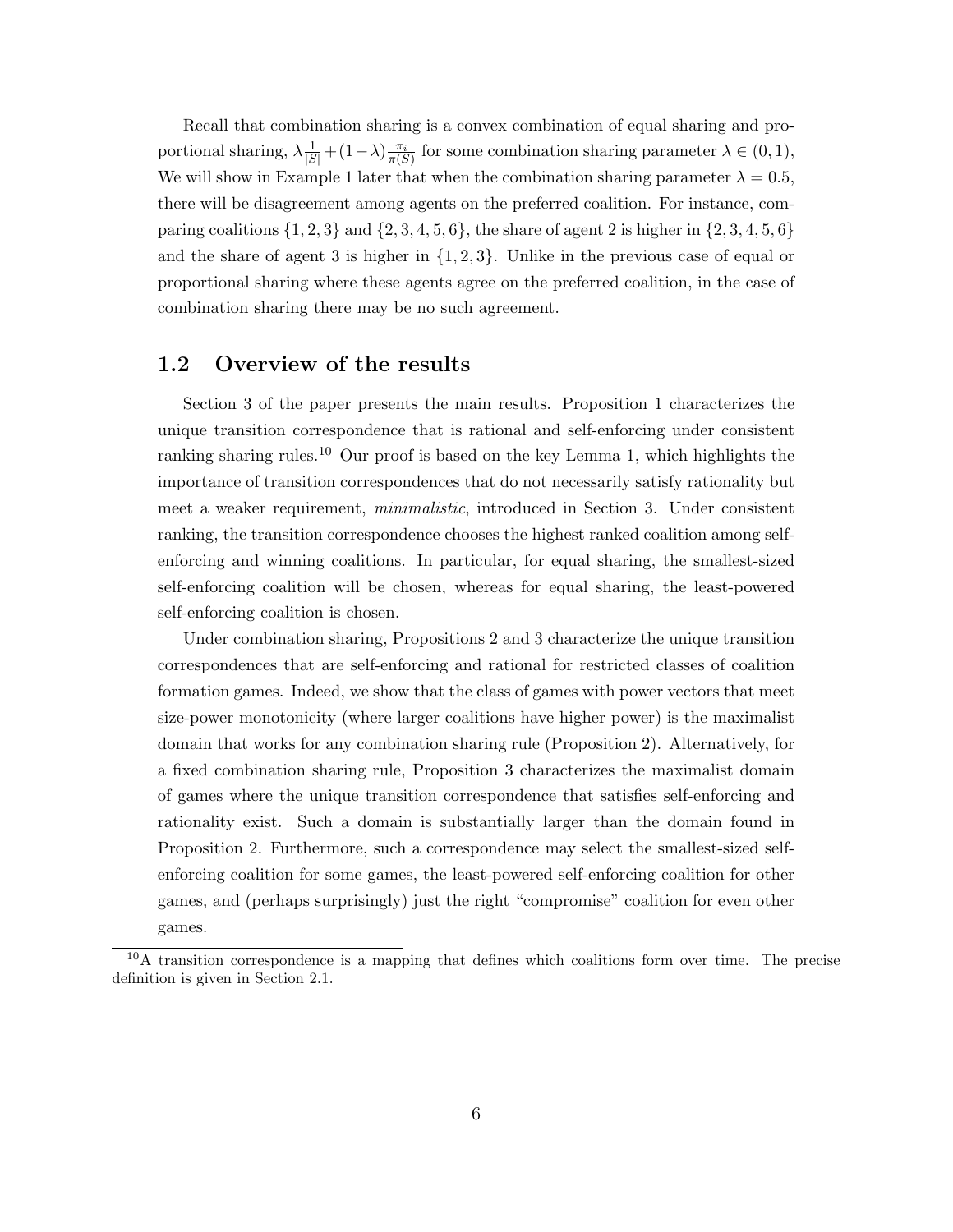# 2 The model

Consider the set  $N = \{1, ..., n\}$  of initial agents who are endowed with powers  $\pi = [\pi_1, \ldots, \pi_n]$ , respectively.<sup>11</sup> A coalition S is a subset of N, that is,  $S \subseteq N$ . The set of coalitions are all possible subsets of  $N$ , denoted by  $2^N$ . A coalition formation game is a pair  $(S,\pi)$  where  $S \subseteq N$  and  $\pi \in \mathbb{R}^{S,12}_+$ . The set of coalition formation games is denoted by **. We assume that power is additive, that is, the power of coalition**  $S$  **is** the sum of all powers of the agents inside the coalition,  $\pi(S) = \sum_{i \in S} \pi_i$ <sup>13</sup>. We denote by  $\pi_S$  the restriction of the vector  $\pi \in \mathbb{R}^N_+$  over coalition S.

**Definition 1** Given a game  $(T, \pi)$ , the set of winning coalitions is

$$
W_{(T,\pi)} = \{ S \subset T | \pi(S) > \pi(T \setminus S) \}.
$$

This definition requires winning coalitions to have relative power larger than  $50\%$ .<sup>14</sup>

There is a prize  $I \in \mathbb{R}_+$  that will be divided by the agents according to a sharing rule that is fixed throughout the game.

 $\textbf{Definition 2} \ \textit{A sharing rule is a function} \ \xi: \textbf{G} \rightarrow \mathbb{R}^N_+ \ \textit{such that:}$ 

- i. If  $k \notin S$ , then  $\xi_k(S, \pi) = 0$ .
- ii.  $\sum_{i \in S} \xi_i(S, \pi) = 1$ , and
- iii. (Cross-Monotonicity) If  $(S,\pi) \in \mathbf{G}, T \subset S$ ,  $i \in T$  and  $\pi_i > 0$ , then  $\xi_i(T,\pi_T) >$  $\xi_i(S,\pi)$ .

Cross-monotonicity of the sharing rule requires that the share of the prize of agent i in coalition S would be higher if he is part of any subcoalition of S that deviates compared to the share he will get if he stayed in coalition S.

Throughout the paper we devote special attention to commonly used sharing rules such as equal sharing, proportional sharing, or a convex combination of the two.<sup>15</sup>

<sup>&</sup>lt;sup>11</sup>For convenience, the power vector  $\pi \in \mathbb{R}^N_+$  can be normalized such that  $\sum_{i \in N} \pi_i = 1$ .

<sup>&</sup>lt;sup>12</sup>It is convenient to restrict the game  $(S, \pi_S)$  such that  $\pi_S$  has no ties in the power of any pair of coalitions, that is,  $\pi(V) \neq \pi(T)$  for any  $V, T \subset S$ . However, this is a weak condition because games that do not satisfy this property has a Lebesgue measure equal to zero (See Jandoc and Juarez [23], Acemoglu et al. [1]).

<sup>13</sup>Juarez and Vargas [28] considers a more general version where power can be any arbitrary monotonic function.

<sup>&</sup>lt;sup>14</sup>Our results below can be easily adapted to require winning coalitions to have relative power larger than  $\alpha$ , where  $\alpha > 50\%$ .

<sup>&</sup>lt;sup>15</sup>Note that these three sharing rules are cross-monotonic.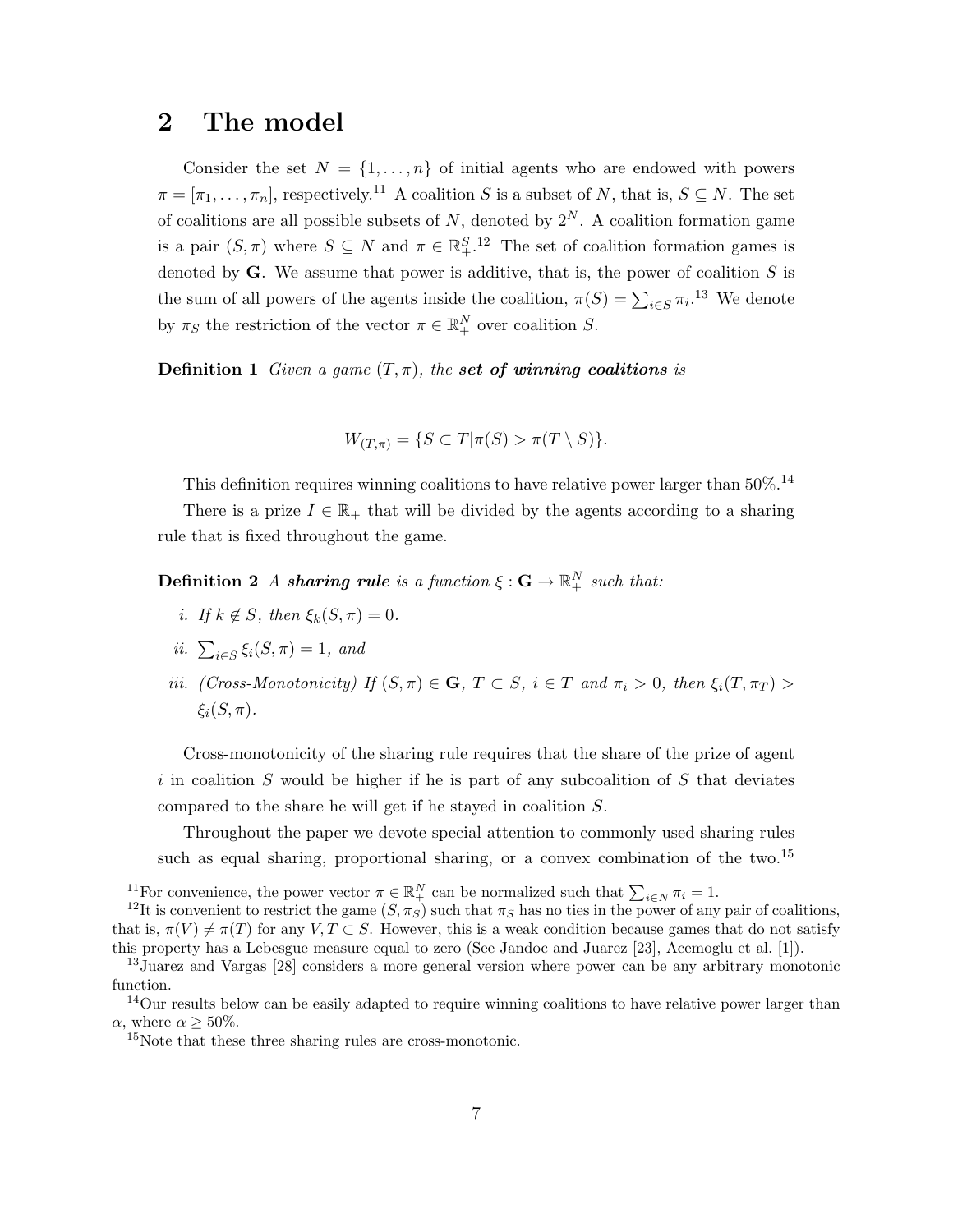That is, if  $i \in S$ , then the share of agent i when S is winning and the power profile is  $\pi$  equals:

$$
\xi_i(S,\pi) = \begin{cases}\n\frac{1}{|S|} & \text{if equal sharing (ES)} \\
\frac{\pi_i}{\pi(S)} & \text{if proportional sharing (PR)} \\
\lambda \cdot \frac{1}{|S|} + (1-\lambda) \cdot \frac{\pi_i}{\pi(S)}, \ \lambda \in (0,1) & \text{if combination sharing (CS}^{\lambda})\n\end{cases}
$$

Suppose agents i and j belong to the intersection of coalitions  $S$  and  $T$ . A sharing rule satisfies consistent ranking if whenever agent i prefers  $S$  over  $T$ , then agent j also prefers S over T. In other words, between competing coalitions, a coalition  $S$  is picked if all agents in the intersection unanimously pick  $S$  over a competing coalition.

**Definition 3** (Consistent Ranking (CR)) The sharing rule  $\xi$  satisfies **consistent rank**ing (CR) if for any two agents i and j, and coalitions S and T such that  $i, j \in S \cap T$ , if  $\xi_i(S,\pi) > \xi_i(T,\pi)$ , then  $\xi_j(S,\pi) > \xi_j(T,\pi)$ .

If the sharing rule  $\xi$  satisfies consistent ranking, then there exists a ranking  $R^{\xi}$ :  $\mathbf{G} \to \mathbb{R}$  for the society that coincides with individual rankings. That is, for any coalitions S and T such that  $S \cap T \neq \emptyset$ , we have that  $R^{\xi}(S,\pi) > R^{\xi}(T,\pi) \Leftrightarrow \xi_i(S,\pi) >$  $\xi_i(T, \pi)$  for any  $i \in S \cap T$ .

Equal sharing and proportional sharing satisfy consistent ranking. Under equal sharing, agents' share increases as they move to coalitions of smaller sizes; therefore,  $R^{ES}(S,\pi) = \frac{1}{|S|}$  is an example of a consistent ranking for equal sharing. Similarly, under proportional sharing, agents' share increases as they move to coalitions of lower power; therefore,  $R^{PR}(S,\pi) = \frac{1}{\pi(S)}$  is an example of a consistent ranking for proportional sharing. On the other hand, combination sharing does not satisfy consistent ranking (see Example 1).

### 2.1 Dynamic Coalition Formation

Let t, where  $t = 0, 1, \ldots$ , denote the discrete rounds of the game. A transition correspondence is a mapping from the set of coalition formation games to the set of winning coalitions.

Definition 4 A transition correspondence is a continuous correspondence  $\phi$ :  $\mathbf{G} \to 2^N$  such that  $\forall (X,\pi) \in \mathbf{G}: \phi(X,\pi) \subset W_{(X,\pi)}$ .<sup>16</sup>

<sup>&</sup>lt;sup>16</sup>A correspondence is continuous if for any sequence of power vectors  $\pi^1, \pi^2, \dots \to \pi^*$  where  $S \in$  $\phi(N, \pi^i)$   $\forall i$  and S is winning in  $\pi^*$ , then  $S \in \phi(N, \pi^*)$ .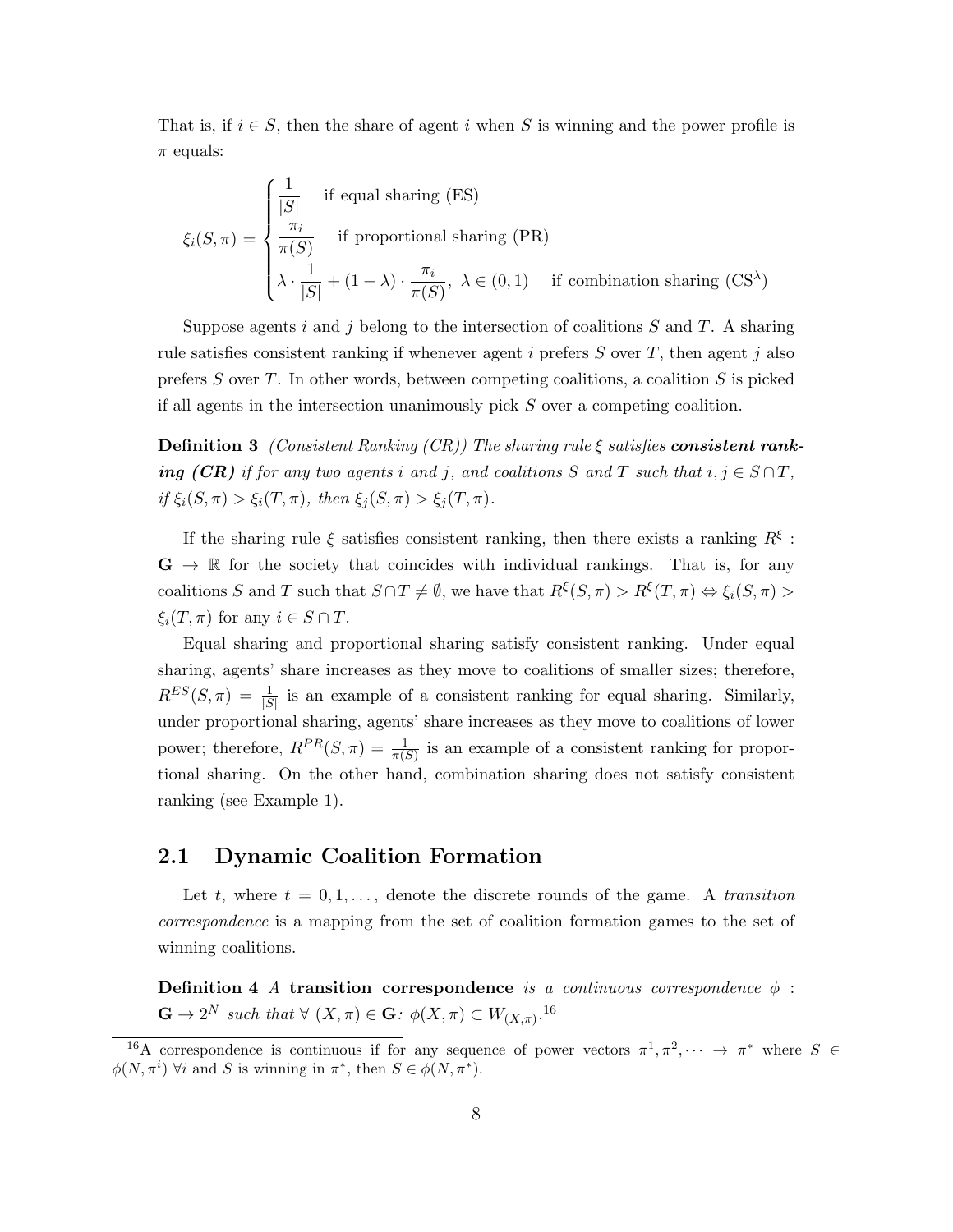The transition correspondence  $\phi$  selects all coalitions that could be winning at a given game  $(S, \pi)$ . The evolution of the coalition formation games at every round depends on the transition correspondence. Our goal is to axiomatize this correspondence.

We start with the game  $(S^0, \pi^0)$  at time 0 and look at the potential evolution of the game throughout time,  $(S^0, \pi^0), (S^1, \pi^1), (S^2, \pi^2), \ldots$ , where  $S^t \in \phi(S^{t-1}, \pi^{t-1})$  is a chosen coalition at time t and  $\pi^t = \pi_{S^t}^{t-1}$  is their respective power. Furthermore, we assume that agents are killed,  $S^t \subseteq S^{t-1}$  for any  $t \geq 1$ . That is, only agents who were part of the winning coalition at time  $t-1$  could participate at time  $t$ <sup>17</sup>

Since coalition sizes do not increase over time, the sequence  $(S^0, \pi^0), (S^1, \pi^1), (S^2, \pi^2), \ldots$ converges in at most *n* steps. We call this limit  $(S^{\infty}, \pi^{\infty})$ . We assume that agents only care about  $\xi(S^{\infty}, \pi^{\infty})$ . Thus, the prize is only given to the limit coalition  $(S^{\infty}, \pi^{\infty})$ , or alternatively, agents are infinitely forward-looking.

# 3 Axioms

The first main axiom, self-enforcement, ensures that a transition correspondence maps to coalitions that do not have the incentive nor the power to deviate in future rounds of the game.

**Axiom 1 (Self-enforcement (SE))** The transition correspondence  $\phi$  is **self-enforcing** (SE) if for any game  $(X, \pi) \in \mathbf{G}$  and  $S \in \phi(X, \pi)$ , then  $S \in \phi(S, \pi_S)$ .

When there is no confusion, given a transition correspondence  $\phi$  and a game  $(S,\pi)$ , we say that the coalition S is self-enforcing if  $S \in \phi(S, \pi_S)$ .

Self-enforcement requires that if a coalition  $S$  is chosen by the transition correspondence  $\phi(X,\pi)$  given a starting game  $(X,\pi)$ , then it should be chosen again by the same transition correspondence in a game where a coalition S playing (that is,  $\phi(S,\pi_S)$ ). This means that the rule or transition correspondence will not ensue further deviations into subcoalitions of S once S forms.

Since the sharing rule is cross-monotonic, we expect that in the presence of selfenforcing and winning coalitions that are strict subsets of the grand coalition, the grand coalition will not be chosen, since all of the agents gain by choosing its subset. This is reflected in the definition of a minimalistic transition correspondence.

<sup>&</sup>lt;sup>17</sup>We impose no restriction in which coalition from  $\phi(S^{t-1}, \pi^{t-1})$  will be selected. This allows our results to be more robust, since the evolution of the game includes any potential path of coalitions such that  $S^t \in \phi(S^{t-1}, \pi^{t-1})$  for all t.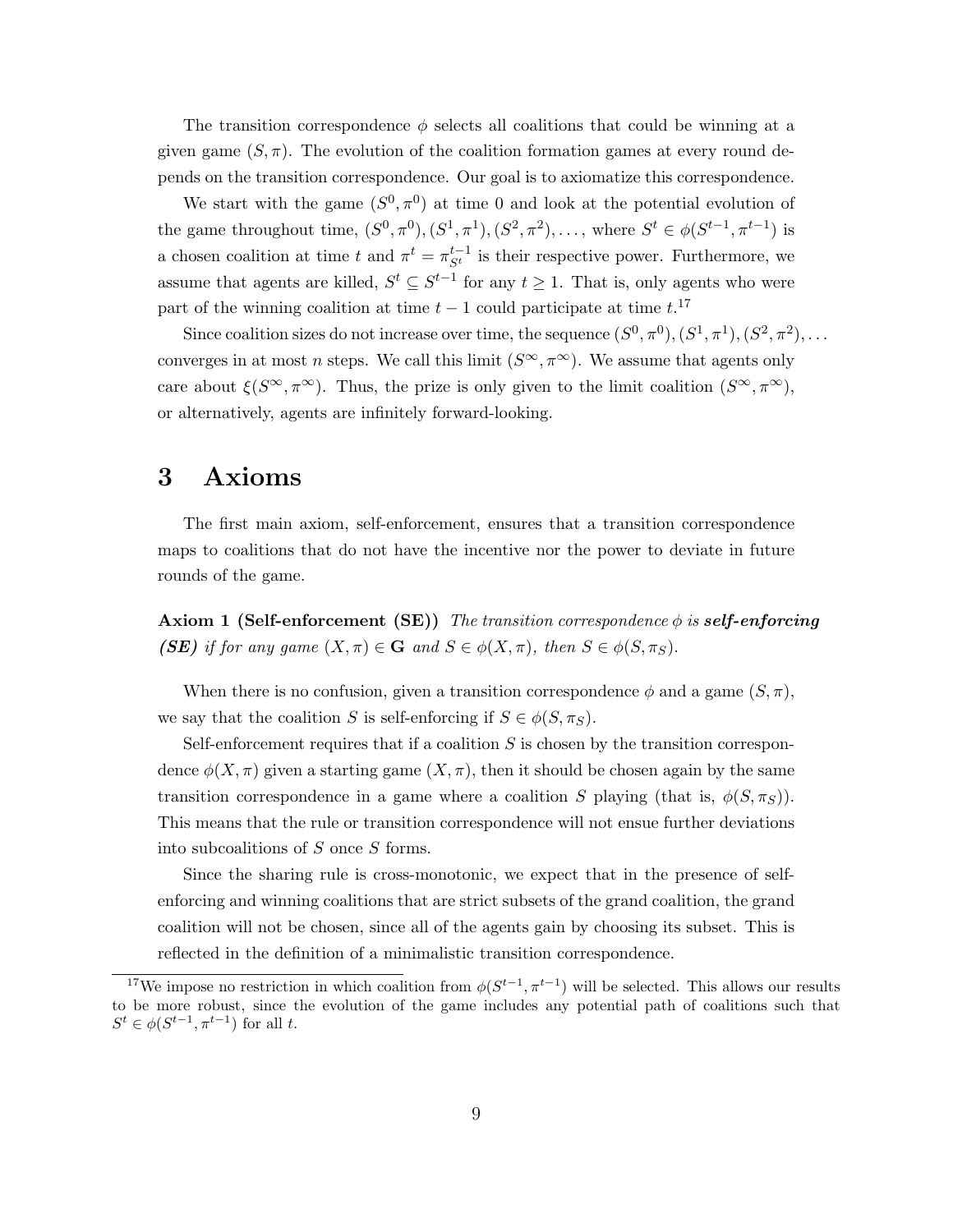**Axiom 2 (Minimalistic (MIN))** The transition correspondence  $\phi$  is **Minimalistic** (MIN) if for the game  $(S,\pi) \in \mathbf{G}$  such that there exists  $T \subsetneq S$ , where  $T \in \phi(T,\pi_T)$ and  $T \in W_{(S,\pi)}$ , then  $S \notin \phi(S,\pi)$ .

Next, we focus on comparing different transition correspondences based on the coalitions that they choose.

Axiom 3 (Superiority) Consider two transition correspondences  $\phi$  and  $\hat{\phi}$ . We say that  $\phi$  is superior to  $\hat{\phi}$  if for any game  $(X, \pi)$ ,  $T \in \hat{\phi}(X, \pi)$  and  $S \in \phi(X, \pi)$  such that  $\xi_i(T, \pi_T) \geq \xi_i(S, \pi_S)$  for some  $i \in T \cap S$  if and only if  $T \in \phi(X, \pi)$ .

If a transition correspondence is superior to another, then it always picks outcomes that are preferred by common agents being chosen.

Axiom 4 (Rationality (RAT)) The transition correspondence  $\phi$  is **rational** (RAT) if for any  $S \in 2^N$ , for any  $T \in \phi(S, \pi)$  and for any  $Z \subset S$  such that  $Z \in W_{(S,\pi)}$  and  $Z \in \phi(Z, \pi_Z)$ , we have that  $Z \notin \phi(S, \pi) \Leftrightarrow \xi_i(T, \pi_T) > \xi_i(Z, \pi_Z) \ \forall i \in T \cap Z$ .

Rationality implies that agents prefer to join self-enforcing coalitions that give them a larger share of the resource. This is similar to other notions of coalitional stability previously discussed in the literature, where a coalition is chosen if it cannot be blocked by another coalition that is winning and self-enforcing. Note that the cross-monotonicity of the sharing rule implies that if a transition correspondence satisfies RAT, then it also satisfies MIN.

## 4 Results

### 4.1 Result with Consistent Ranking

Let the transition correspondence  $\phi^*$  be defined as:

$$
\phi^* (S, \pi) = \underset{M \in Q(S, \pi) \cup \{S\}}{\arg \max} R^{\xi}(M, \pi_M)
$$
\n(1)

where  $Q(S,\pi) = \{T \subsetneq S \mid T \in W_{(S,\pi)}, T \in \phi^*(T,\pi_T)\}\$ 

This transition correspondence defines for the game  $(S, \pi)$  a set  $Q(S, \pi)$  of proper subcoalitions, which are both winning in  $S$  and self-enforcing. It picks the coalition that yields the highest rank for the agents in the intersection of all the coalitions contained in  $Q(S,\pi)$ . If  $Q(S,\pi)$  is empty then it picks coalition S itself. Thus,  $\phi^*(S,\pi_S) \neq \emptyset$  and  $\phi^*$  is well defined.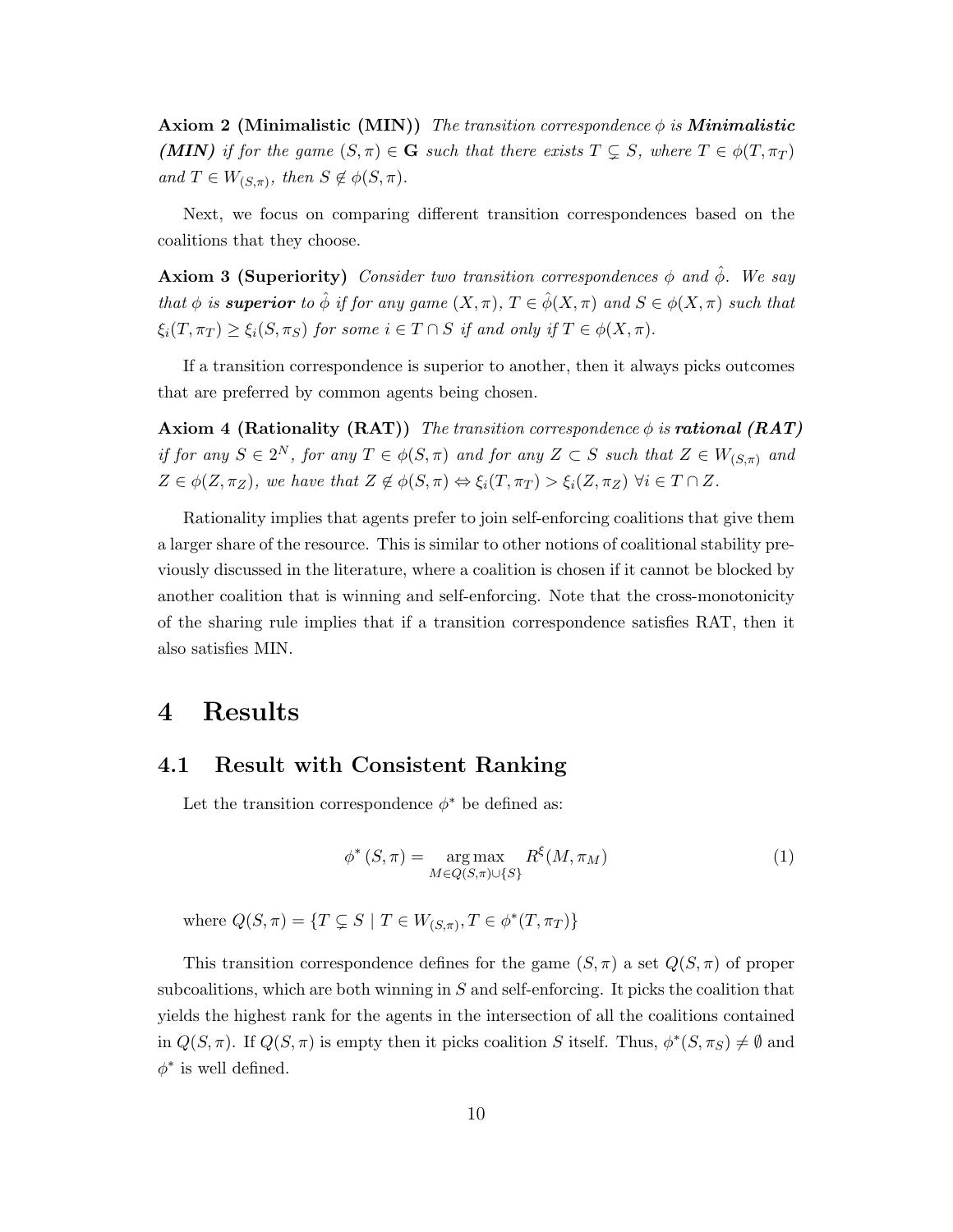Proposition 1 Consider a sharing rule that satisfies consistent ranking. Then, the following conditions are equivalent for the transition correspondence  $\phi$  that is selfenforcing:

- i.  $\phi$  is superior to any other transition correspondence that is self-enforcing and minimalistic,
- ii.  $\phi$  is rational,
- iii.  $\phi = \phi^*$ .

We note that AES's main result has a similar characterization to parts *ii* and *iii* under proportional sharing. This proposition shows that AES's result actually extends to a larger class of sharing rules that satisfy consistent ranking. The proof of this result is provided in Appendix A.2. The proof relies on using a key observation that any two self-enforcing and minimalistic transition correspondences have the same sets of self-enforcing coalitions (see Lemma 1 in Appendix A.1). This observation greatly simplifies the proof provided by AES even for proportional sharing.

In Appendix A.1 we provide the necessary and sufficient conditions on the sharing rule that allow for the existence of a self-enforcing and rational transition correspondence. In particular, we show that the assumption of consistent ranking in Proposition 1 can be extended to an even larger class of sharing rules that satisfy a property called generalized consistent ranking.

### 4.2 Results under Combination Sharing

#### 4.2.1 Size-Power Monotonic Games

An example of a sharing rule that does not satisfy consistent ranking is combination sharing.<sup>18</sup> This is illustrated in the next example:

Example 1 Consider the game

$$
(N, \pi) = (\{1, 2, 3, 4, 5, 6\}, [29, 26.5, 21, 2.49, 2.4, 2.39]).
$$

The self enforcing coalitions that are contained in  $(N, \pi)$  are  $\{1, 2, 3\}, \{1, 2, 5, 6\}$ ,  $\{1, 2, 4, 5\}, \{1, 2, 4, 6\}, \text{ and } \{2, 3, 4, 5, 6\}$ 

To see this, note that the power of agents 3, 4, 5 and 6 together is less than the power of agent 1. Therefore, any self-enforcing coalition that contains agent 1 should also contain agent 2. In order for 1 not to be a dictator in a game that contains

<sup>&</sup>lt;sup>18</sup>Combination sharing does not satisfy generalized consistent ranking as defined in Appendix A.1.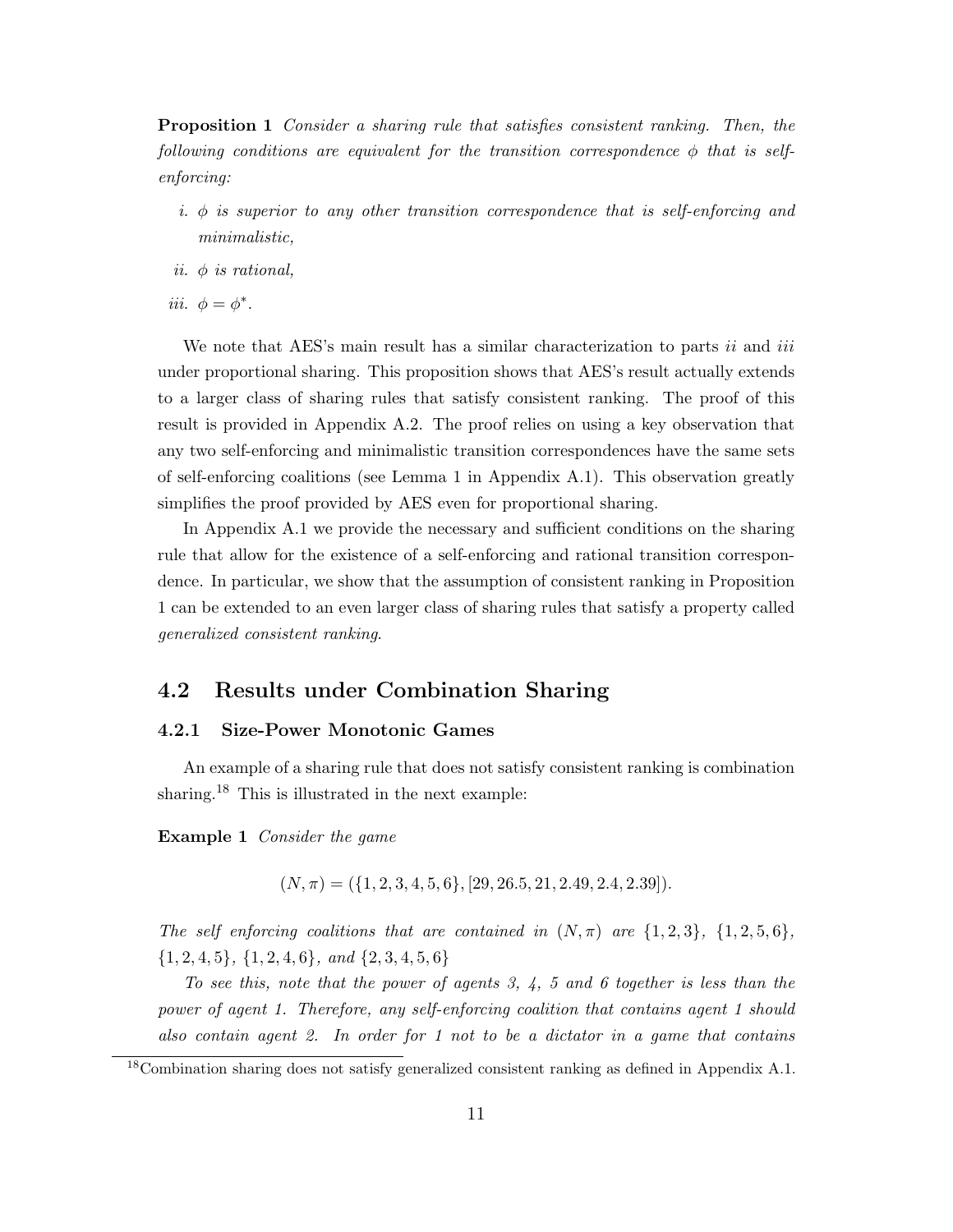agents 1 and 2, the game must contain agents whose combined powers should exceed 2.5. Therefore, any self-enforcing coalition that contains agents 1 and 2 should include either agent 3 alone or any two agents from agents 4, 5 and 6.

On the other hand, note that if a self-enforcing coalition does not contain agent 1, then it is a subset of the coalition  $\{2, 3, 4, 5, 6\}$ . The coalition  $\{2, 3, 4, 5, 6\}$  is self-enforcing because any subcoalition of size 2, 3 or 4 has a dictator. Therefore,  $\{2,3,4,5,6\}$  is the only self-enforcing coalition that does not contain agent 1.

Let  $\xi$  be the combination sharing rule with  $\lambda = .5$ . Notice that comparing coalitions  $\{2, 3, 4, 5, 6\}$  and  $\{1, 2, 3\}$  we have that

> $\xi_2$ ({2, 3, 4, 5, 6}, [26.5, 21, 2.49, 2.4, 2.39]) = 0.34;  $\xi_3({1, 3, 4, 5, 6}, {26.5, 21, 2.49, 2.4, 2.39}) = 0.29;$

and

$$
\xi_2(\{1, 2, 3\}, [29, 26.5, 21]) = 0.33;
$$
  

$$
\xi_3(\{1, 2, 3\}, [29, 26.5, 21]) = 0.30;
$$

The share of agent 2 is higher in the coalition  $\{2,3,4,5,6\}$  while the share of agent 3 is higher in the coalition  $\{1, 2, 3\}$ . Hence, combination sharing does not satisfy the property of consistent ranking.

There is a class of games, however, where combination sharing will yield consistent ranking for any value  $\lambda$  (and hence satisfies GC for the restriction to this games).

**Definition 5** (Size-Power Monotonicity) A game  $(N, \pi)$  is size-power monotonic (SPM) if for any  $A, B \subset N$  such that  $|B| > |A|$ , we have that  $\pi(B) > \pi(A)$ . The set of SPM games is denoted by  $G$ .

What the SPM condition does is to take away the tension between coalition size and power (since power increases with size) and thus coalitions with smaller sizes (which, by definition, have lower power) will always give a higher share for any value of  $\lambda$ .

Since there is no disagreement with coalition size and power, then there will exist a ranking over these coalitions to which agents consistently agree.

**Proposition 2** Under combination-sharing  $CS^{\lambda}$ , the transition correspondence  $\phi$  defined on the domain of SPM games  $\overline{G}$  satisfies SE and RAT if and only if  $\phi = \phi^*$ . Furthermore, if the transition correspondence  $\phi$  defined on the domain of games G satisfies SE and RAT for any  $\lambda \in (0,1)$ , then  $\phi = \phi^*$  and  $G \subseteq \overline{G}$ .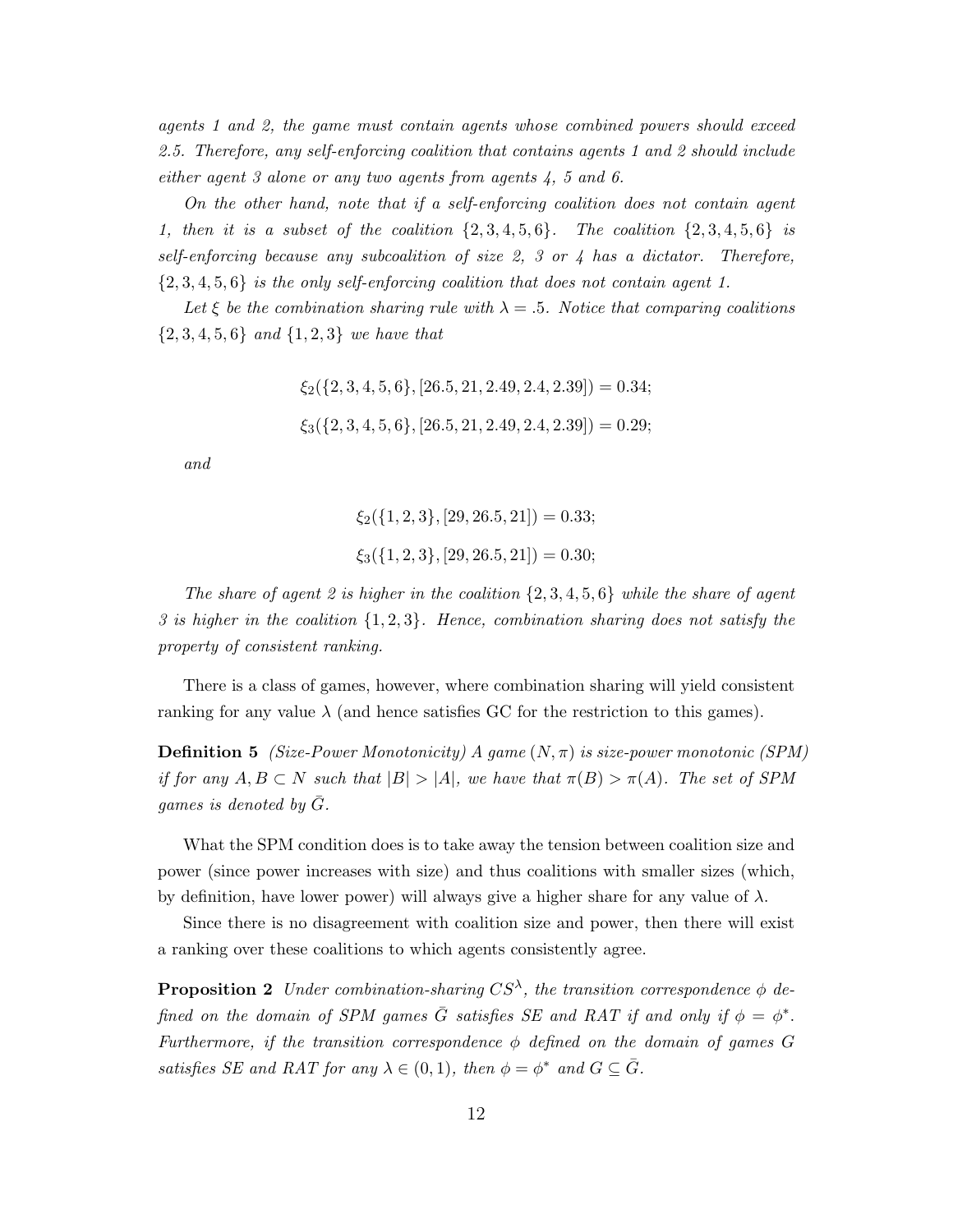This results shows that if we want to find a transition correspondence that satisfies SE and RAT for all possible values of  $\lambda \in (0,1)$ , then the domain of games should be a subset of G. However, this is not true for a fixed  $\lambda$ , as there might exists games that are not size-power monotonic where a SE and RAT transition correspondence exists, as we see below.

#### 4.2.2 Maximalist Domain

Consider the sharing rule  $CS^{\lambda}$ . Even if the game is not SPM (that is, there is a tension between coalition size and power), it is still possible to find conditions wherein a transition correspondence that satisfies SE and RAT will exist. To illustrate this, recall from the definition of combination sharing that agents in the intersection of two coalitions  $S$  and  $T$  will agree on coalition  $S$  if and only if their share is higher in  $S$ than in  $T$ , that is:

$$
\lambda \frac{1}{|S|} + (1 - \lambda) \frac{\pi_i}{\pi(S)} > \lambda \frac{1}{|T|} + (1 - \lambda) \frac{\pi_i}{\pi(T)} \ \forall \ i \in S \cap T
$$

or, after rearranging,

$$
\lambda \frac{|T| - |S|}{|T||S|} + (1 - \lambda)\pi_i \frac{\pi(T) - \pi(S)}{\pi(T)\pi(S)} > 0 \ \forall \ i \in S \cap T
$$
 (2)

For instance, if the size of coalition S were smaller than  $T(|S| < |T|)$  but the coalition power were higher  $(\pi(S) > \pi(T))$ , the the only way that S will be preferred is when the first term on the left-hand side of Equation 2 is higher than the second term.

Since all the parameters (coalition sizes, coalition powers, and the agent's power) in Equation 2 are known, in principle we can find values of  $\lambda$  where we can make all agents in the intersection of two coalitions prefer one over the other. That is, we can find a  $\lambda$  high enough for agents to prefer the smaller-sized coalition (since higher  $\lambda$ puts more weight towards equal sharing) and a  $\lambda$  low enough for the agents to prefer lower-powered coalitions (where proportional sharing dominates). Thus, for any two coalitions  $S, T \in (N, \pi)$  we can define:

$$
\Delta^{(S,T)}(N,\pi) = \frac{\pi_i^{(S,T)}\left(\frac{\pi(S) - \pi(T)}{\pi(S)\pi(T)}\right)}{\pi_i^{(S,T)}\left(\frac{\pi(S) - \pi(T)}{\pi(S)\pi(T)}\right) + \left(\frac{|T| - |S|}{|T||S|}\right)}\tag{3}
$$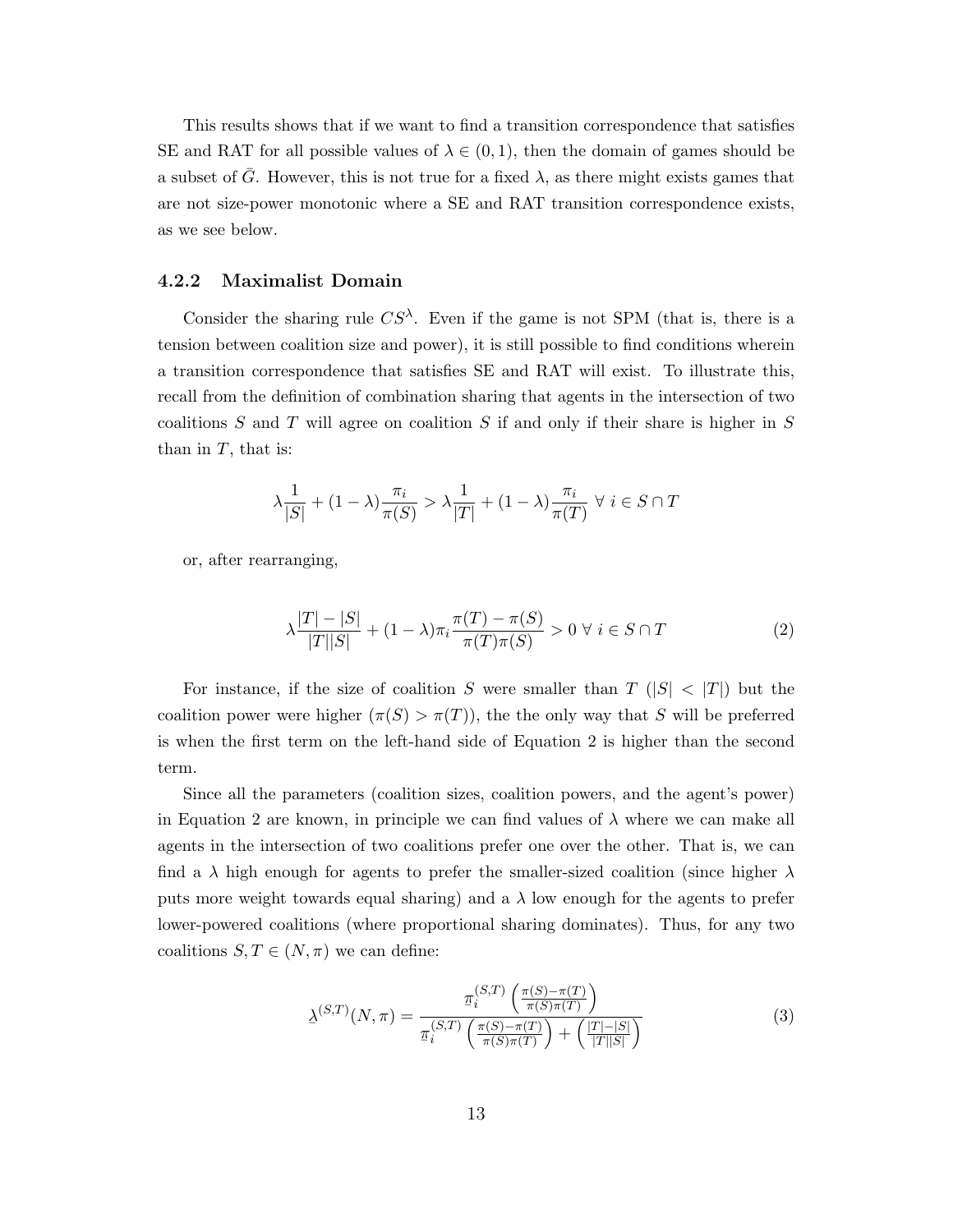where  $\pi_i^{(S,T)}$  $i_j^{(S,I)}$  is the power of agent i in the intersection S and T with the lowest power.

and

$$
\bar{\lambda}^{(S,T)}(N,\pi) = \frac{\bar{\pi}_i^{(S,T)}\left(\frac{\pi(S)-\pi(T)}{\pi(S)\pi(T)}\right)}{\bar{\pi}_i^{(S,T)}\left(\frac{\pi(S)-\pi(T)}{\pi(S)\pi(T)}\right) + \left(\frac{|T|-|S|}{|T||S|}\right)}\tag{4}
$$

where  $\bar{\pi}_i^{(S,T)}$  $i_j^{(S,I)}$  is the power of agent i in the intersection of S and T with the highest power.

In Equation 3, any  $\lambda \leq \lambda$  will convince agents in the intersection to choose S over T when S has the lower power by putting more weight on proportional sharing. Note that we only need to convince the agent with the lowest power  $\pi_i$  since he will have the least to gain under proportional sharing. If this lowest-powered agent's share is higher under this level of  $\lambda$ , then any other agent in the intersection of S and T with a higher power will also have a higher share in coalition S. In the same manner, Equation 4 provides the incentives to choose a smaller-sized coalition over a larger coalition (but with a lower power) by putting more weight on equal sharing. Note that only the agent in the intersection with the largest power must be convinced to choose the smaller-sized coalition since he has the most to lose in moving to a level of  $\lambda$  that puts more weight on equal sharing.

As a corollary,  $\lambda$  values between  $\lambda^{(S,T)}(N,\pi)$  and  $\bar{\lambda}^{(S,T)}(N,\pi)$  create disagreement  $\tilde{}$ between the agents in the intersection of S and T. Particularly, when  $\lambda > \underline{\lambda}^{(S,T)}(N,\pi)$ the lowest powered agent in the intersection prefers the coalition with the smaller size (and higher power) while for  $\lambda < \bar{\lambda}^{(S,T)}(N,\pi)$  the highest powered agent in the intersection prefers the lower powered coalition (with larger size).

In order to define the transition correspondence over these non-SPM games, we first note that the set of self-enforcing coalitions coincide for all sharing rules, even those that does not satisfy consistent ranking. This is shown in Lemma 1 in Appendix A. What this means is that the set of self-enforcing coalitions does not depend on the sharing rule but only on the vector of powers in the game  $(N, \pi)$ . Hence, we can construct the class of "stable games" generated by the self-enforcing coalitions in the game  $(N, \pi)$ <sup>19</sup>

From these stable games we can define the set

<sup>&</sup>lt;sup>19</sup>The concept of stable games and the sets  $SEC(N, \pi)$  and  $UDC(N, \pi)$  are introduced in Appendix A.1.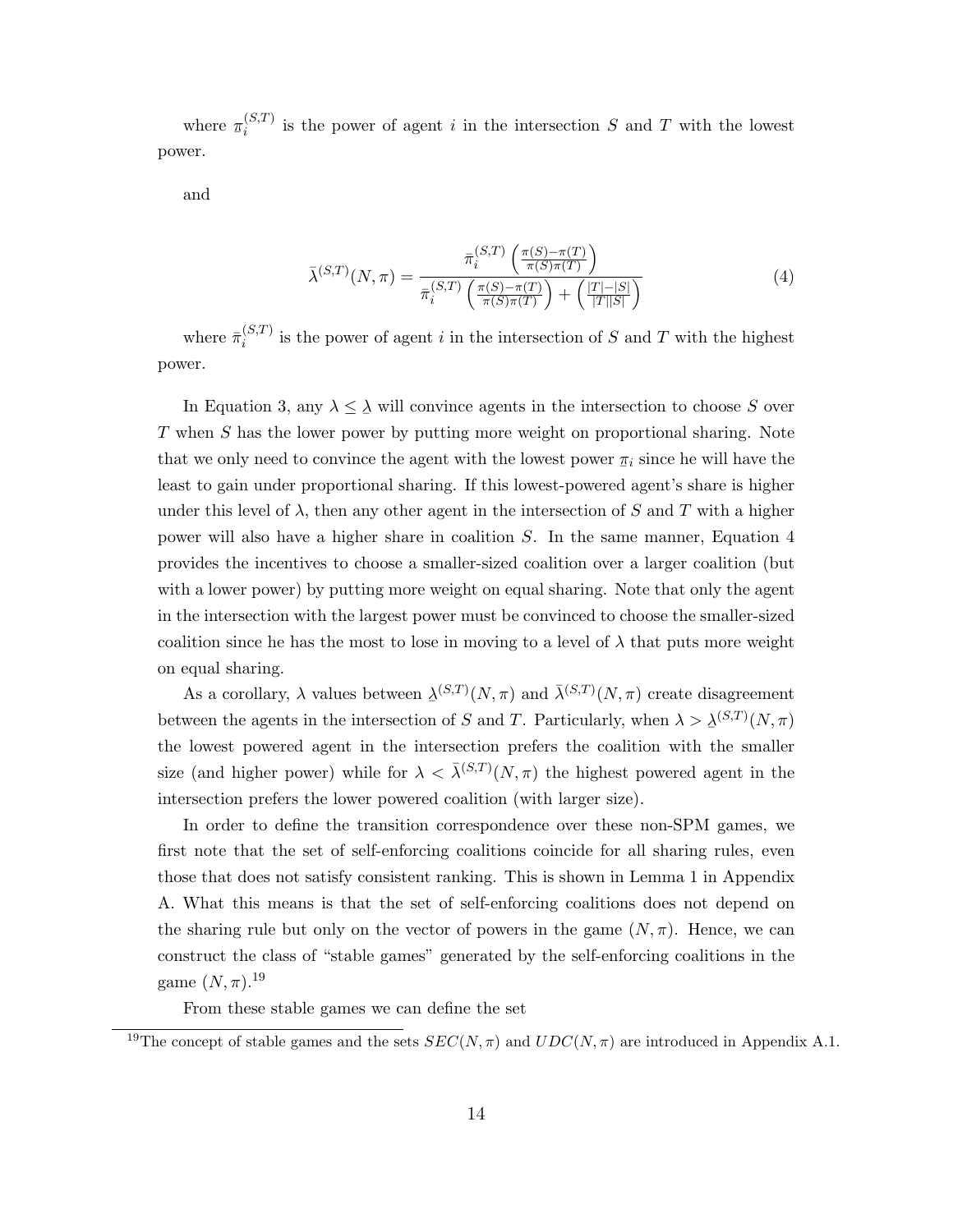$$
SEC(N, \pi) = \{ T \subsetneq N \mid (T, \pi_T) \text{ is stable and } T \in W_{(N, \pi)} \}
$$

as the set of coalitions that generate a stable game and are winning in the game  $(N, \pi)$ .

Finally, we can define the set of *undominated coalitions*.

$$
UDC(N, \pi) = \{ T \subseteq N \mid T \in SEC(N, \pi) \ \text{AS} \in SEC(N, \pi), \xi_i(S, \pi_S) > \xi_i(T, \pi_T) \forall i \in S \cap T \}
$$

The set  $UDC(N, \pi)$  contains coalitions that can have potential disagreements between agents given a sharing rule  $\xi$ . To illustrate these sets, refer to Appendix B.1.

We are now in the position to calculate for the game  $(N, \pi) \notin G$  two threshold values  $\Delta(N, \pi)$  and  $\bar{\Lambda}(N, \pi)$  over the set  $UDC(N, \pi)$ . The threshold value  $\Delta(N, \pi)$ ensures that for any  $\lambda \leq \underline{\Lambda}(N, \pi)$  the lowest-powered coalition (with the largest size) in  $UDC(N, \pi)$  will be unanimously preferred by all agents over all other coalitions in  $UDC(N, \pi)$  to which they could possibly belong. On the other hand, for  $\lambda \geq \Lambda(N, \pi)$ the smallest-sized coalition in  $UDC(N, \pi)$  will be unanimously preferred by all agents. These values are:

$$
\Delta(N,\pi) = \min_{T} \Delta^{(S,T)}(N,\pi)
$$
\n
$$
\text{where } S, T \in UDC(N,\pi) \text{ and } |S| > |T| \forall T \in UDC(N,\pi)
$$
\n
$$
(5)
$$

and

$$
\bar{\Lambda}(N,\pi) = \max_{T} \bar{\lambda}^{(\bar{S},T)}(N,\pi) \tag{6}
$$

where  $\overline{S}, T \in UDC(N, \pi)$  and  $|\overline{S}| < |T| \forall T \in UDC(N, \pi)$ 

Refer to Appendix B.1 for an illustration of these threshold values.

In some games we may also find an interval within  $\lambda \in (0,1)$  where a "compromise" coalition" (with size between the smallest-sized and largest-sized cooalition) will be unanimously preferred by agents in the intersection. These compromise coalitions will exist whenever there exists a coalition Q where  $|S| < |Q| < |T|$  and  $S, Q, T \in$  $UDC(N, \pi)$  such that:

$$
\max_{T} \bar{\lambda}^{(T,Q)}(N,\pi) < \min_{S} \underline{\lambda}^{(S,Q)}(N,\pi) \tag{7}
$$

Label these values as  $\bar{\Lambda}^Q(N,\pi) = \max_{T} \bar{\lambda}^{(T,Q)}(N,\pi)$  and  $\bar{\Lambda}^Q(N,\pi) = \min_{S} \underline{\lambda}^{(S,Q)}(N,\pi)$ . (Please refer to Appendix B.1 for an illustration on the existence of these compromise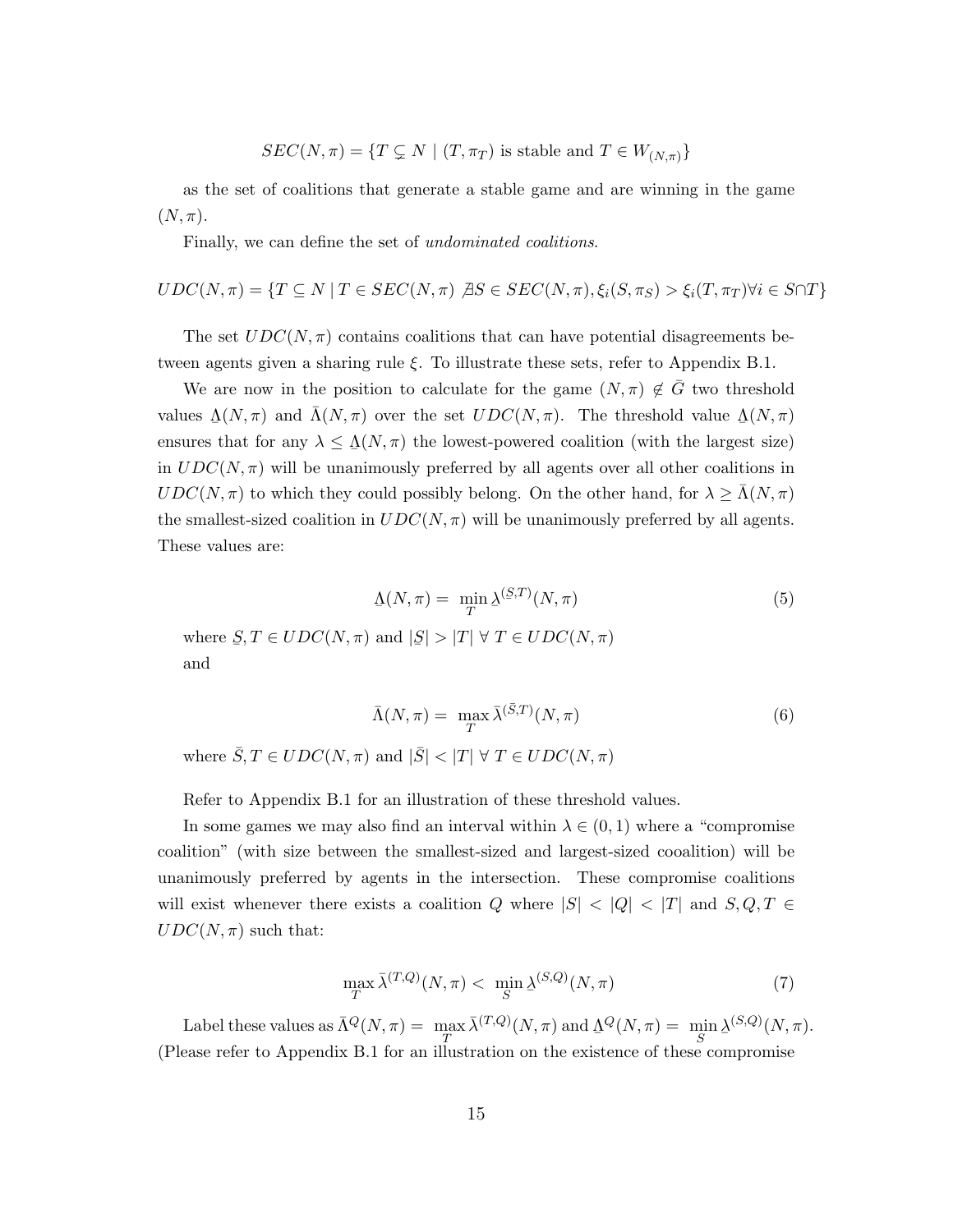coalitions.)

The next proposition establishes the largest class of non-SPM games for which a transition correspondence will satisfy SE and RAT. In these games we basically need the combination sharing parameter  $\lambda$  to be either low enough for agents in the agents to unanimously pick the coalition with the smallest power (but larger size), high enough for them to pick the coalition with the smallest size, or just right for a compromise coalition to be picked.

Formally, consider the classes of games such that

$$
G^*(\lambda) = \{ (S, \pi_S) | \lambda \in [0, \Delta(S, \pi_S)] \cup [\bar{\Lambda}(S, \pi_S), 1] \cup \bigcup_{Q \in UDC(S, \pi_S)} [\bar{\Lambda}^Q(S, \pi_S), \Delta^Q(S, \pi_S)] \}
$$

**Proposition 3** Consider the sharing rule  $CS^{\lambda}$  and let  $\check{\phi}$  be a transition correspondence defined over the class of games in  $\check{G}$  that satisfies CR. Then,

- a.  $\breve{G} \subset G^*(\lambda)$
- b. The transition correspondence  $\check{\phi} : \check{G} \to 2^N$  satisfies SE and RAT, if and only if: *i. if*  $\lambda \in [\bar{\Lambda}(S, \pi_S), 1],$

$$
\breve{\phi}(S, \pi_S) = \underset{V \in UDC(S, \pi_S)}{\arg \min} |V|
$$

$$
ii. \ \ if \ \lambda \in [0, \Delta(S, \pi_S)],
$$

$$
\breve{\phi}(S, \pi_S) = \argmin_{V \in UDC(S, \pi_S)} \pi(V)
$$

iii. if 
$$
\bar{\Lambda}^Q(S, \pi_S) \leq \lambda \leq \underline{\Lambda}^Q(S, \pi_S)
$$

$$
\check{\phi}(S,\pi_S) = \left\{ Q \mid Q \in UDC(S,\pi_S), \bar{\Lambda}^Q(S,\pi_S) < \underline{\Lambda}^Q(S,\pi_S) \right\}
$$

Parts (i), (ii) and (iii) ensures that the chosen coalition will give the agents in the intersection of competing coalitions their highest possible share of the prize. This is achieved by choosing the coalition with the smallest size in the case where  $\lambda$  is high enough, choosing the coalition of the least power in the case where  $\lambda$  is low enough, and choosing all compromise coalitions whenever  $\lambda$  is just right for every agent in the intersection to agree on these coalitions. The next Remark follows readily from Proposition 3.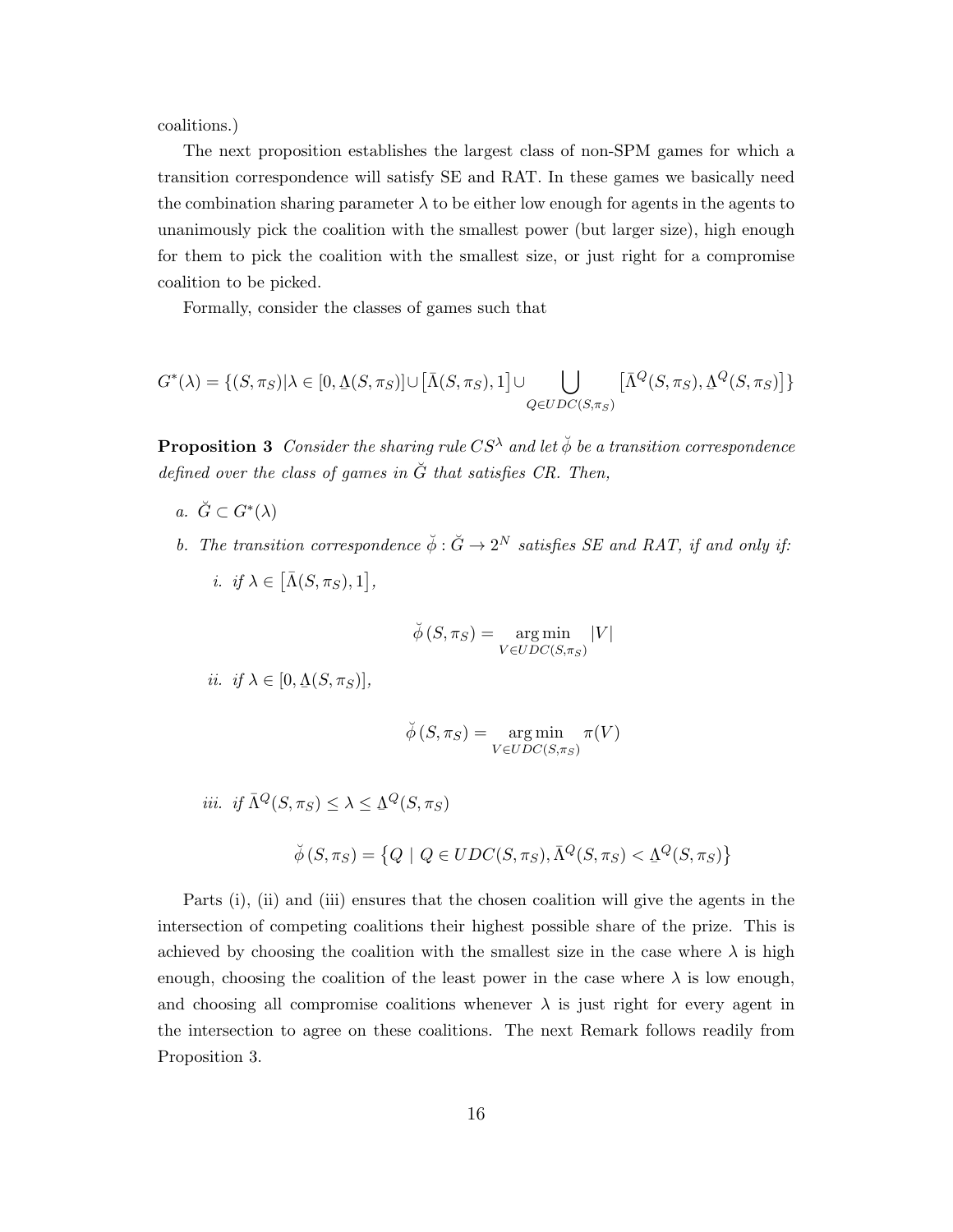- **Remark 1** i. For any coalition formation game  $(N, \pi)$ , there is always a compromise sharing  $\lambda$  such that  $(N, \pi) \in G^*(\lambda)$ . Thus, the transition correspondence  $\check{\phi}$ satisfies SE and RAT at  $G^*(\lambda)$ , and there is a stable solution at game  $(N, \pi)$ .
	- ii. For any coalition formation game  $(N, \pi)$  and sharing rule  $CS^{\lambda}$ , there is always a coalition  $S \subset N$  who can give up their power to  $\tilde{\pi}_S \leq \pi_S$  such that the game  $(N,(\tilde{\pi}_S, \pi_{-S})) \in G^*(\lambda)$ . Thus, the transition correspondence  $\check{\phi}$  satisfies SE and RAT at  $G^*(\lambda)$ , and there is a stable solution at game  $(N,(\tilde{\pi}_S,\pi_{-S}))$ .

Appendix B has the example illustrating this remark. Two lesson from this remark are that potential disagreements among agents on the choice of coalitions need not lead to a complete breakdown of cooperation. Regardless of the initial configuration of power, it is always possible to find some suitable 'stable' compromises if only agents agree to either set the correct method of sharing the prize  $(\lambda)$  or alternatively give up power.<sup>20</sup> This is an optimistic observation, and can very well be applied to any activity that requires cooperation. Problems from climate change to water scarcity may be solved through collective action if only the cost and benefits are appropriately shared by everyone concerned.

# 5 Conclusion

This paper develops an axiomatic approach to a coalition formation model by focusing on two main axioms: self-enforcement and rationality. We investigate the effect of different sharing rules on the existence of transition correspondences that satisfy these axioms. Our results show that the existence of these transition correspondences is very sensitive to the choice of sharing rules.

We find that when the sharing rule satisfies the property of consistent ranking (where agents have the same ordinal rank over coalitions) then we can always find a transition correspondence that satisfies these axioms. Under combination sharing, however, these transition correspondences do not exist in general. We have to restrict the domain of games either to the case where coalition size and power move in the same direction or by allowing the sharing parameter  $\lambda$  to be high enough for agents to agree on the smallest-sized undominated coalition, low enough for agents to agree on the least-powered undominated coalition, or just enough for a compromise coalition to exist.

 $^{20}$ Giving up power is just one way to change the power profile. Another way of changing such a profile includes the transferring of power between agents. An open question that we leave for future studies is to find the 'minimal conditions' on the change of the power to guarantee the stability of the sharing rule  $CS^{\lambda}$ .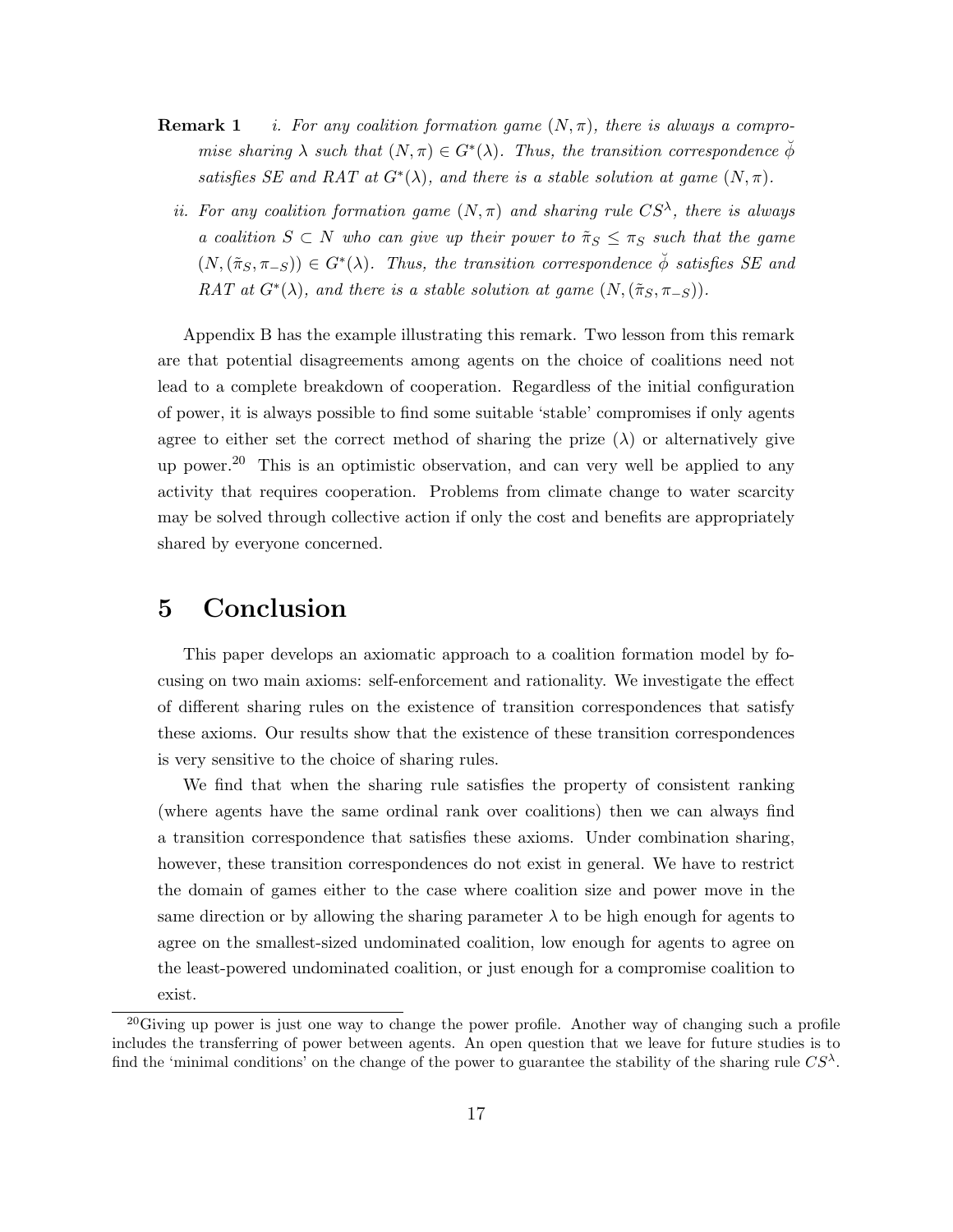# A Appendix

# A.1 General Results without Consistent Ranking: extension of Proposition 1

In this Appendix we discuss the necessary and sufficient conditions on the sharing rule that allows for the existence of a self-enforcing and rational transition correspondence. In particular, we show that the assumption of consistent ranking in Proposition 1 can be extended to a larger class of sharing rules that satisfies a property which we call "generalized consistent ranking".

First, we show that the set of self-enforcing coalition coincide even for sharing rules that do not satisfy consistent ranking.

**Lemma 1** Consider the self-enforcing and minimalistic transition correspondences  $\phi$ and  $\tilde{\phi}$  for the sharing rules  $\xi$  and  $\tilde{\xi}$ , respectively. Then, for a given power vector  $\pi$ , the sets of coalitions that are self-enforcing coincide. That is,

$$
\{S|S \in \phi(S,\pi)\} = \{T|T \in \tilde{\phi}(T,\pi)\}.
$$

**Proof.** Consider the sets  $A^u = \{S | S \in \phi(S, \pi), |S| \leq u\}$  and  $B^u = \{T | T \in \tilde{\phi}(T, \pi), |T| \leq \theta(S, \pi)\}$ u}.

We will prove by induction on the size of u that  $A^u = B^u$ .

This is clearly true if  $u = 1$ , because any singleton coalition is self-enforcing.

For the induction hypothesis, assume that  $A^{u-1} = B^{u-1}$ .

Consider  $S \in A^u$ . Then  $S \in \phi(S, \pi)$ . Therefore, since  $\phi$  is minimalistic, there is no  $Q \subsetneq S$  such that  $Q \in W_{(S,\pi)}$  and  $Q \in \phi(Q, \pi_Q)$ .

Therefore, since  $A^{u-1} = B^{u-1}$ , there is no  $Q \subsetneq S$  such that  $Q \in W_{(S,\pi)}$  and  $Q \in \phi(Q, \pi_Q)$ .

Hence,  $S \in \tilde{\phi}(S, \pi)$  and  $S \in B^u$ . Thus  $A^u \subset B^u$ .

We can similarly prove that  $B^u \subset A^u$ .

The game  $(S, \pi)$  is *stable* if the coalition S is self-enforcing at the vector of power  $\pi$ under any other self-enforcing and minimalistic transition correspondence (for instance, under PR or ES). By Lemma 1, this is well defined.

The class of stable games can be easily constructed. First, note that any coalition of size one is stable. Second, note that a game of size larger than 1 is stable if and only if no subgame that is winning is stable. Hence, the construction of the stable games is made inductively on the size of the coalition. Example 2 shows the class of coalitions that generate a stable game for a power profile with 8 agents.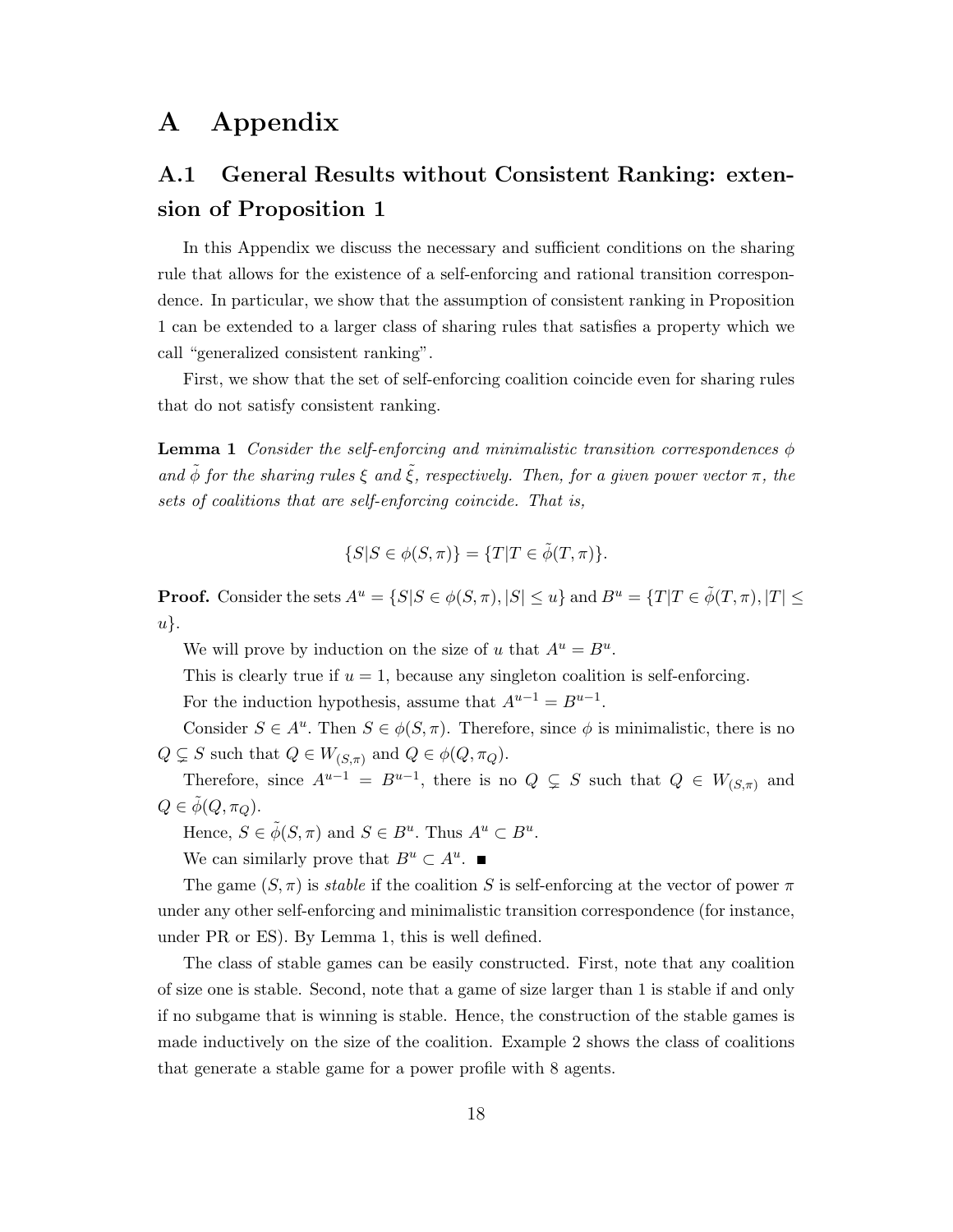Example 2 Consider an 8-agent society with power profile

$$
\pi = [12, 11.5, 11, 10.5, 10, 9, 9.5, 8].
$$

The table below gives the coalitions from the set of stable games for different coalition sizes:

| Coalition size | Coalitions that generate a stable game for the power profile $\pi$                                        |
|----------------|-----------------------------------------------------------------------------------------------------------|
|                | $\{1\},\{2\},\{3\},\{4\},\{5\},\{6\},\{7\},\{8\}$                                                         |
| $\mathfrak{D}$ | None, a coalition of size 1 can deviate                                                                   |
| 3              | $\{1,2,3\}, \{1,2,4\}, \{1,2,5\}, \{1,2,6\}, \{1,2,7\}, \{1,2,8\}, \{2,3,4\}, \{2,3,5\},$                 |
|                | $\{2,3,6\}, \{2,3,7\}, \{2,3,8\}, \{3,4,5\}, \{3,4,6\}, \{3,4,7\}, \{3,4,8\}, \{4,5,6\},$                 |
|                | $\{4, 5, 7\}, \{4, 5, 8\}, \{5, 6, 7\}, \{5, 6, 8\}, \{6, 7, 8\}, \{1, 3, 4\}, \{1, 3, 5\}, \{1, 3, 6\},$ |
|                | $\{1,3,7\}, \{1,3,8\}, \{1,4,5\}, \{1,4,6\}, \{1,4,7\}, \{1,4,8\}, \{1,5,6\}, \{1,5,7\},$                 |
|                | $\{1, 5, 8\}, \{1, 6, 7\}, \{1, 6, 8\}, \{1, 7, 8\}, \{2, 4, 5\}, \{2, 4, 6\}, \{2, 4, 7\}, \{2, 4, 8\},$ |
|                | $\{2,5,6\}, \{2,5,7\}, \{2,5,8\}, \{2,6,7\}, \{2,6,8\}, \{2,7,8\}, \{3,5,6\}, \{3,5,7\},$                 |
|                | $\{3,5,8\},\{3,6,7\},\{3,6,8\},\{3,7,8\},\{4,6,7\},\{4,6,8\},\{4,7,8\},\{5,7,8\}$                         |
| 4              | None, a coalition of size 3 can deviate                                                                   |
| $\overline{5}$ | None, a coalition of size 3 can deviate                                                                   |
| 6              | None, a coalition of size 3 can deviate                                                                   |
| 7              | $\{1, 2, 3, 4, 5, 6, 7\}, \{2, 3, 4, 5, 6, 7, 8\}, \{1, 3, 4, 5, 6, 7, 8\}, \{1, 2, 4, 5, 6, 7, 8\}$      |
|                | $\{1, 2, 3, 5, 6, 7, 8\}, \{1, 2, 3, 4, 6, 7, 8\}, \{1, 2, 3, 4, 5, 7, 8\}, (\{1, 2, 3, 4, 5, 6, 8\})$    |
| 8              | None, a coalition of size 7 can deviate                                                                   |

All singleton coalitions generate a stable game since there are no other possible deviations. Coalitions of size 2 do not generate a stable game because the agent with the highest power can deviate and form a singleton coalition. Coalitions of size 3 generate a stable game because no single agent has enough power to deviate. Furthermore, coalitions of size 2 cannot deviate from a coalition of size 3 since they do not generate a stable game. Coalitions of size  $\lambda$  do not generate a stable game since the three highest powered agents can deviate from this coalition and form a stable game. This is the same for coalitions of size 5 or 6. Coalitions of size 7 generate a stable game since a winning subcoalition needs to be at least of size 4, and we know that coalitions of sizes 4, 5, and 6 do not generate a stable game. The grand coalition does not generate a stable game because any coalition of size 7 can deviate and form a stable game.

**Definition 6** • Consider the game  $(N, \pi)$  and let

 $SEC(N, \pi) = \{ T \subsetneq N \mid (T, \pi_T) \text{ is stable and } T \in W_{(N, \pi)} \}$ 

be the set of coalitions that generate a stable game and are winning in the game  $(N, \pi)$ .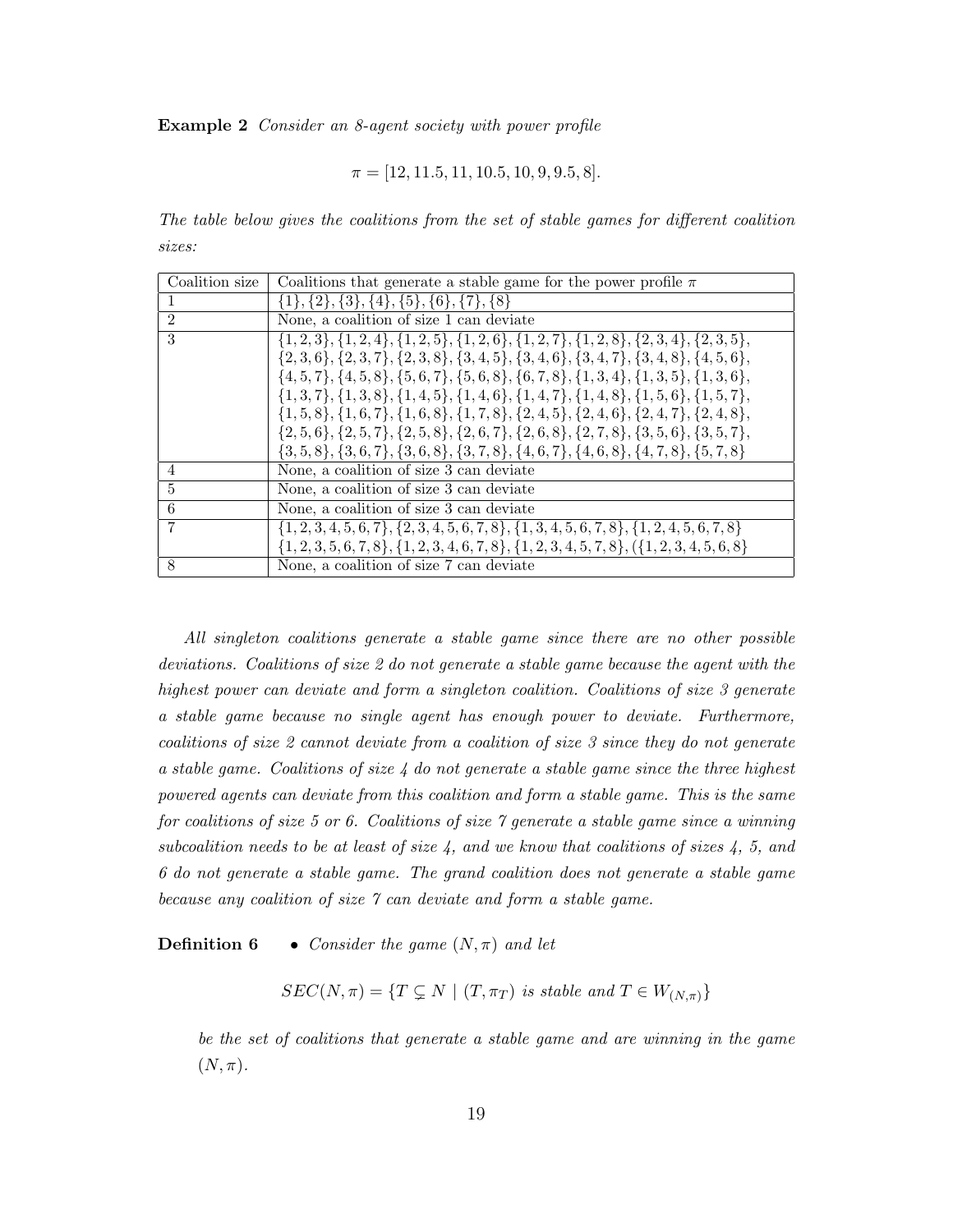• Consider the game  $(N, \pi)$  and let

$$
UD(N,\pi) = \{(T,\pi_T) \mid T \in SEC(N,\pi) \text{ } \exists S \in SEC(N,\pi), \xi_i(S,\pi_S) > \xi_i(T,\pi_T) \forall i \in S \cap T\}
$$

be the set of undominated stable games that are winning in  $(N, \pi)$ .

Definition 7 (Generalized consistent ranking) A sharing rule  $\xi$  satisfies generalized consistent ranking (GC) if for any game  $(N, \pi)$ :

- a. The set  $UD(N, \pi) \neq \emptyset$ .
- b. For the game  $(S, \pi_S) \in UD(N, \pi)$  and  $(V, \pi_V) \notin UD(N, \pi)$  such that  $V \in$  $SEC(N, \pi),$  we have that  $\xi_i(S, \pi_S) > \xi_i(V, \pi_V)$  for all  $i \in S \cap V$ .

Generalized consistent ranking requires that for every game, there exists a winning and stable subgame that is not dominated<sup>21</sup> by any other winning and stable subgame. Therefore, it cannot be that every game in  $SEC(N, \pi)$  is dominated by another game in the same set. Moreover, it requires that every undominated game dominates every other game in  $SEC(N, \pi)$  that is not undominated.

Note that if a sharing rule satisfies consistent ranking, then it satisfies GC. This is because the agents share the same ordinal ranking  $R^{\xi}$  over games. Therefore,  $UD(N, \pi)$ coincides with the set of games that maximize  $R^{\xi}$ .

Example 3 The class of sharing rules that satisfy generalized consistent ranking contains a large class of important sharing rules not covered by consistent ranking.

The definition of generalized consistent ranking only imposes restrictions on the class of stable games. Thus, for instance, a sharing rule will meet GC if it satisfies consistent ranking within the class of stable games (and does not necessarily satisfy consistent ranking for games that are not stable). One example of such sharing rule might split the resource in proportion (or equally) within the class of stable games, and use combination sharing outside the class of stable games.  $22$ 

Alternatively, note that the sharing rule does not need to satisfy consistent ranking within the class of stable games. For instance, consider a convex combination of dictatorial sharing and proportional, where 90% of the resource is allocated to a single agent following a priority ordering and the remaining 10% of the resource is allocated to all the agents in proportion to their power. For instance, if the priority ordering is  $1 \succ 2 \succ \cdots \succ n$ , then for all the stable games that contain agent 1, 90% of the resource is given to agent 1 and the remaining  $10\%$  is split between all the agents in proportion

<sup>21</sup>Coordinate by coordinate for the agents in the intersection.

<sup>22</sup>As long as cross-monotonicity is satisfied.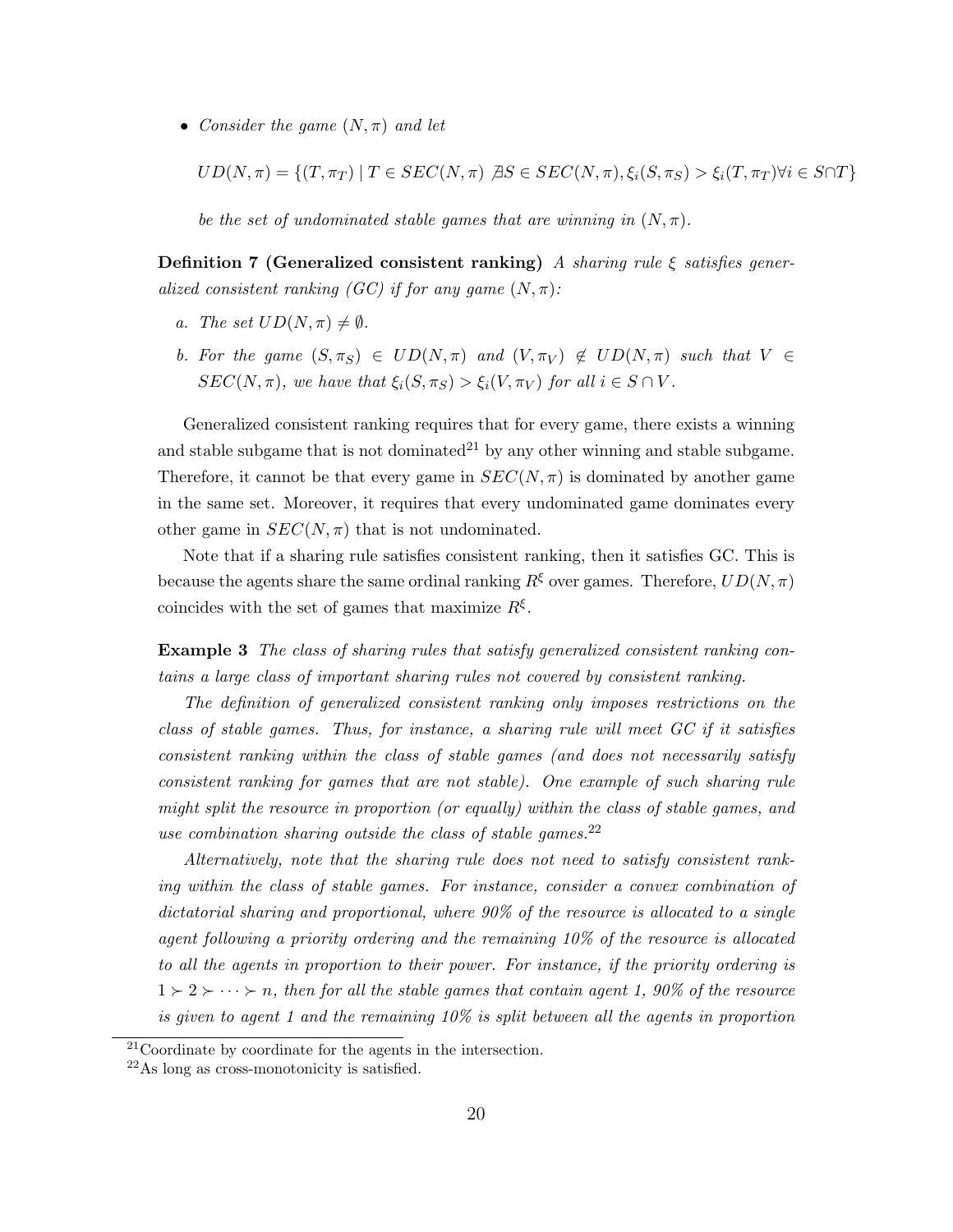to their power. For all the stable games that contain agent 2 but do not contain agent 1, 90% of the resource is given to agent 2 and the remaining 10% is split between all the agents in proportion to their power, and so forth. This rule satisfies generalized consistent ranking for the game  $(N, \pi) = (\{1, 2, 3, 4, 5\}, (18.5, 21, 20, 19, 18.6))$  but does not satisfy consistent ranking. To see this, note that any game for three agents is stable. However, the only undominated game is the one with coalition  $\{1,4,5\}$  because this coalition is prefered by agents  $1,4$  and 5 over any other coalition that contains three agents. Clearly consistent ranking is not satisfied, for instance, for the games with coalitions  $\{1, 2, 3\}$  and  $\{2, 3, 4\}$ , agent 3 prefers the former whereas agent 2 prefers the latter.

Note that the sharing rule does not need to be asymmetric. For instance, consider the sharing rule that allocates 90% of the resource to the agent with the largest power and 10% of the resource is split to all the agents in proportion to their power. Then, for the starting game  $(N, \pi) = (\{1, 2, 3, 4, 5\}, (18.5, 21, 20, 19, 18.6))$ , only coalitions of size 3 are stable. Similarly as above,  $\{1,4,5\}$  is the only undominated coalition. This rule does not satisfy consistent ranking.<sup>23</sup>

The following result provides the complete class of sharing rules that allow the compatibility of SE and RAT. It also provides the unique transition correspondence that meets SE and RAT. Proposition  $1(i\ell-iii)$  is a straighforward consequence of this result.

**Proposition 4** There exists a transition correspondence  $\phi$  that satisfies SE and RAT under the sharing rule ξ if and only if ξ meets GC. Moreover, if  $\phi$  satisfies SE and RAT then

$$
\phi(N,\pi) = \{T | (T,\pi_T) \in UD(N,\pi)\}.
$$

#### Proof.

We prove this result in four steps.

Step 1. Suppose  $\phi$  and  $\tilde{\phi}$  are transition correspondences that satisfy SE and RAT under the sharing function  $\xi$ . Then,  $\phi = \tilde{\phi}$ .

Proof. Suppose there is a game  $(N, \pi)$  such that  $\phi(N, \pi) \neq \tilde{\phi}(N, \pi)$ . Without loss of generality, let  $T \in \tilde{\phi}(N, \pi) \setminus \phi(N, \pi)$  and let  $S \in \phi(N, \pi)$ . Note that S and T are self-enforcing under  $\phi$  and  $\tilde{\phi}$  by Lemma 1. Hence, by the rationality of  $\phi$ ,  $\xi_i(S, \pi_S) > \xi_i(T, \pi_T)$  for all  $i \in T \cap S$ .

 $^{23}$ Note that the sharing rules provided in this example only work locally for this specific game. The extension of the above rules to the entire class of games requires more details, but they are omitted due to space constraints.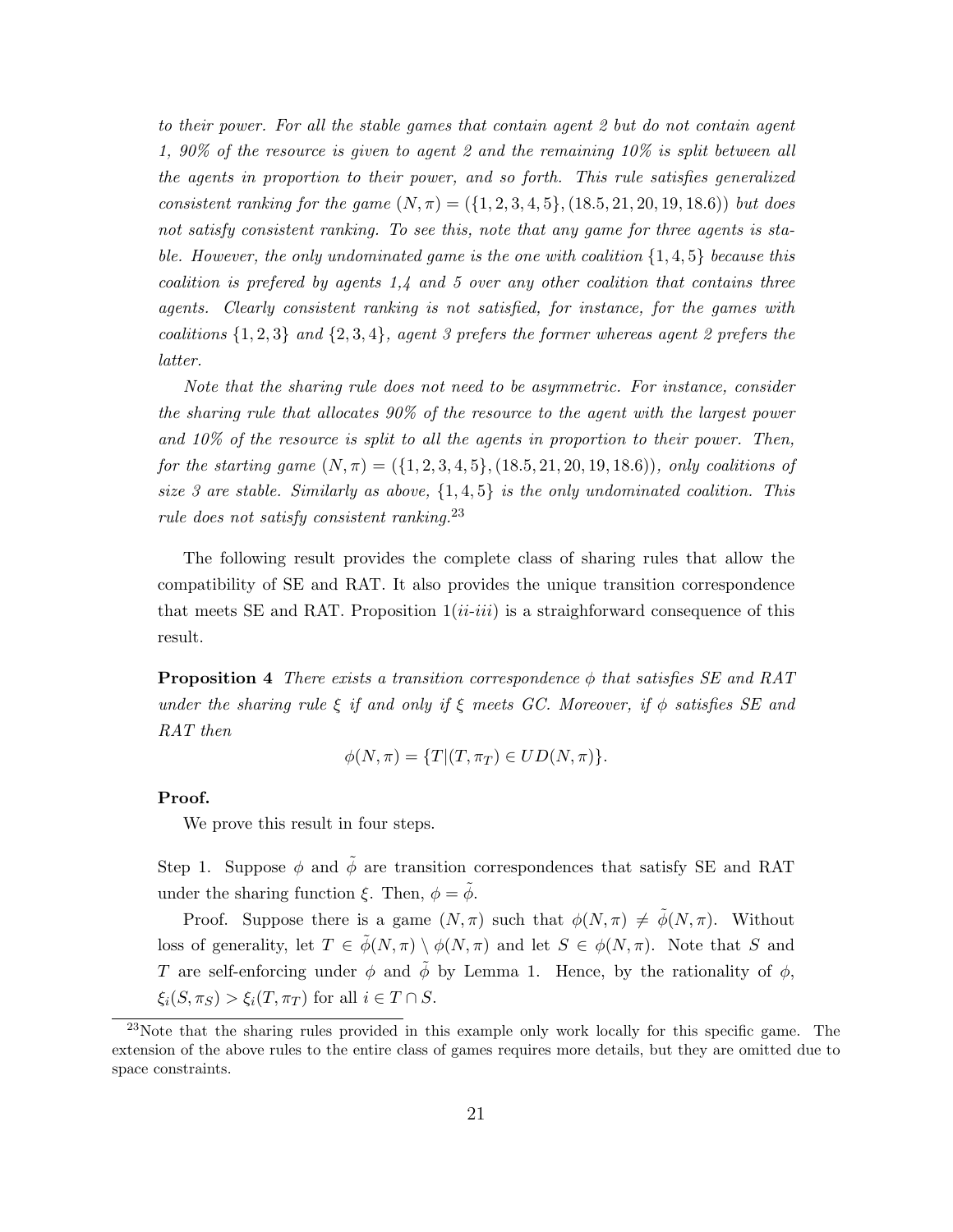If  $S \in \tilde{\phi}(N, \pi)$ , then by the rationality of  $\tilde{\phi}$ ,  $T \notin \tilde{\phi}(N, \pi)$ . This is a contradiction.

On the other hand, if  $S \notin \phi(N, \pi)$ , then by the rationality of  $\phi$ , we have that  $\xi_i(S, \pi_S) < \xi_i(T, \pi_T)$  for all  $i \in T \cap S$ . This is a contradiction.

Therefore,  $\tilde{\phi}(N,\pi) \setminus \phi(N,\pi) = \emptyset$ . Hence,  $\tilde{\phi}(N,\pi) \subset \phi(N,\pi)$ . By a similar argument we can show that  $\phi(N,\pi) \subset \phi(N,\pi)$ .

Step 2. Let

$$
DOM(N,\pi) = \{ S \in SEC(N,\pi) | \exists T \in SEC(N,\pi) \text{ s.t. } \xi_i(T,\pi_T) > \xi_i(S,\pi_S) \forall i \in S \cap T \}
$$

be the set of dominated coalitions in  $(N, \pi)$ . Then, for any  $\phi$  that satisfies RAT and SE, we have that

$$
\phi(N,\pi) \cap DOM(N,\pi)=\emptyset.
$$

Proof. We prove it by contradiction. Suppose that  $S \in \phi(N,\pi) \cap DOM(N,\pi)$ . Then, there exists  $T \in SEC(N, \pi)$  such that  $\xi_i(T, \pi_T) > \xi_i(S, \pi_S)$  for all  $i \in S \cap T$ . Since  $\phi$  satisfies rationality, then it also satisfies minimalistic. Therefore, by Lemma 1,  $T \in \phi(T, \pi_T)$ .

If  $T \in \phi(N, \pi)$ , then  $S \notin \phi(N, \pi)$  by rationality, which is a contradiction.

On the other hand, if  $T \notin \phi(N, \pi)$ , then  $\xi_i(S, \pi_S) > \xi_i(T, \pi_T)$  for all  $i \in S \cap T$ . This is a contradiction.

Hence,  $\phi(N,\pi) \cap DOM(N,\pi) = \emptyset$ .

Step 3. We prove necessity.

Consider the transition correspondence  $\phi$  that satisfies SE and RAT. First, note that RAT implies minimalistic; therefore,  $\phi$  satisfies the conditions of Lemma 1. Let  $(N, \pi)$  be a coalition formation game and let  $Q \in \phi(N, \pi)$ . By SE,  $Q \in \phi(Q, \pi_Q)$ . Thus, by Lemma 1, the game  $(Q, \pi_Q)$  is stable. Therefore,  $(Q, \pi_Q) \in SEC(N, \pi)$ .

By step 2,  $(Q, \pi_Q) \in UD(N, \pi)$ . Therefore,  $UD(N, \pi) \neq \emptyset$ .

Let  $(T, \pi_T) \in UD(N, \pi)$ . Then,  $T \in SEC(N, \pi)$ . Thus, by Lemma 1,  $T \in \phi(T, \pi_T)$ . If  $T \notin \phi(N, \pi)$ , then  $\xi_i(Q, \pi_Q) > \xi_i(T, \pi_T)$  for all  $i \in T \cap Q$ . Thus,  $(T, \pi_T) \notin$  $UD(N, \pi)$ . This is a contradiction. Therefore,  $T \in \phi(N, \pi)$ . Hence,

$$
\{T|(T,\pi_T)\in UD(N,\pi)\}\subset \phi(N,\pi).
$$

Let  $S \in \phi(N, \pi)$ . Then, S is self-enforcing. Thus,  $S \in SEC(N, \pi)$ . By step 2,  $S \notin DOM(N,\pi)$ . Hence,  $(S,\pi_S) \in UD(N,\pi)$ . Therefore,

$$
\phi(N,\pi) \subset \{T | (T,\pi_T) \in UD(N,\pi)\}.
$$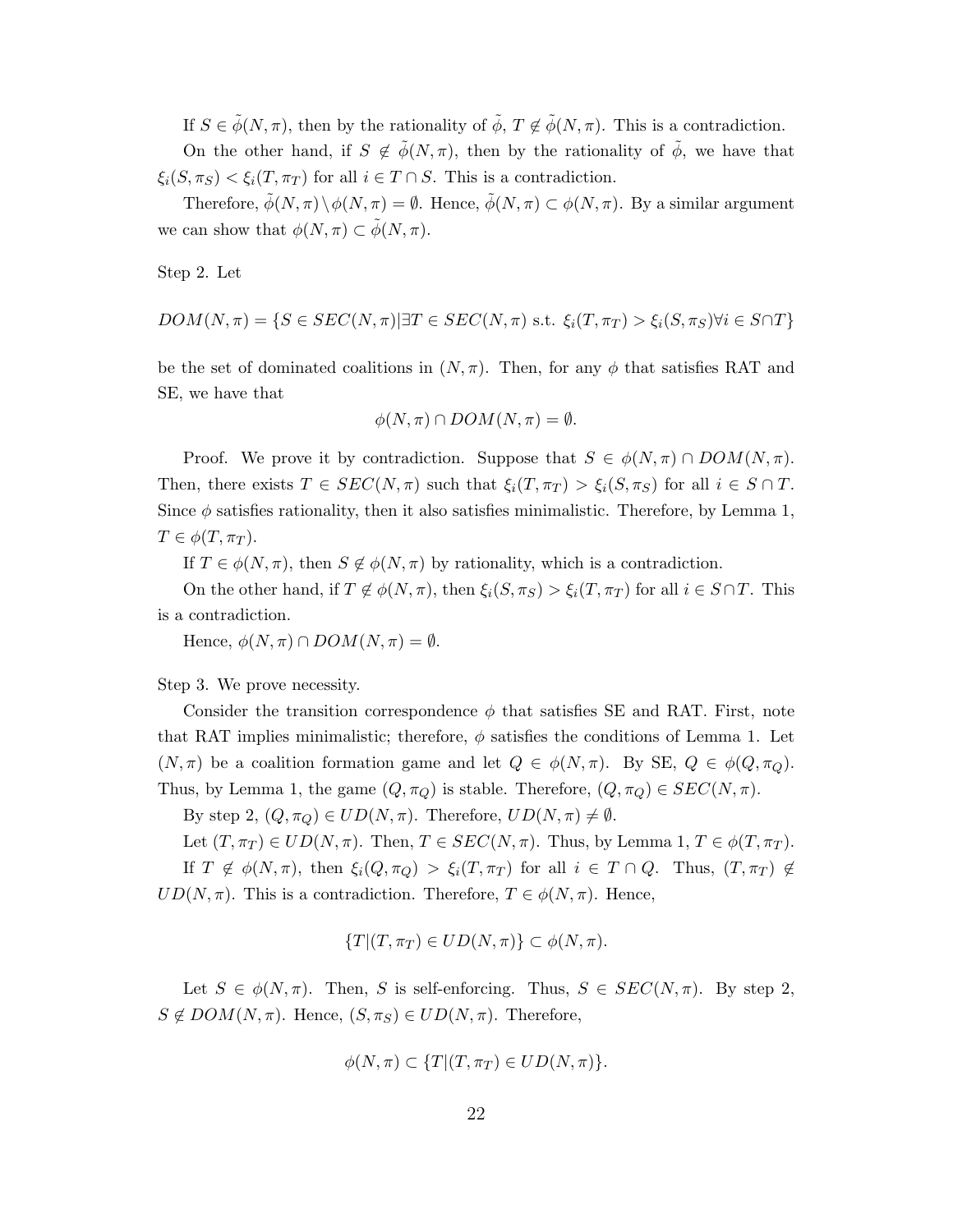Hence,

$$
\phi(N,\pi) = \{T | (T,\pi_T) \in UD(N,\pi)\}.
$$

Step 4. We prove sufficiency by constructing a transition correspondence  $\hat{\phi}$  that satisfies SE and RAT. Note that, by step 2, this will be unique.

Let  $\hat{\phi}$  be the set of coalitions generated by an undominated game. That is,

$$
\hat{\phi}(N,\pi) = SEC(N,\pi) \setminus DOM(N,\pi).
$$

We show that  $\hat{\phi}$  is self-enforcing. To see this, notice that if  $S \in \hat{\phi}(N,\pi)$ , then  $(S, \pi_S)$  is stable. Therefore, no game that is stable can be winning in  $(S, \pi_S)$ . Thus,  $SEC(S, \pi_S) = \{S\}.$  Thus,  $\hat{\phi}(S, \pi_S) = \{S\}.$ 

We show that  $\hat{\phi}$  is rational. To see this, suppose that  $Z \notin \hat{\phi}(N, \pi)$ , where  $Z \in$  $\hat{\phi}(Z,\pi_Z)$  and  $Z \in W_{(N,\pi)}$ . Since  $Z \in \hat{\phi}(Z,\pi_Z)$ , then  $(Z,\pi_Z)$  is stable. Thus,  $Z \in$  $SEC(N, \pi)$ . Since  $Z \notin \hat{\phi}(N, \pi)$ , then  $Z \in DOM(N, \pi)$ .

Let  $\tilde{Q} \in \hat{\phi}(N, \pi)$ . Then,  $(Q, \pi_Q) \in UD(N, \pi)$ . Therefore, by generalized consistent ranking,  $\xi_i(Q, \pi_Q) > \xi_i(Z, \pi_Z)$  for all  $i \in Q \cap Z$ . Therefore, rationality is satisfied.

П

### A.2 Proofs

#### Proof of Proposition 1

#### Proof.

Note that, except for step 5, Proposition 1 and its proof is a trivial consequence of Proposition 4. Therefore, the proofs of Steps 1-4 will be removed from the final version of this paper. We leave this proof for the referees only, as an alternative of the main differences with the proof provided by AES in the special case of PR.

Step 1.  $\phi^*$  is SE and minimalistic.

Proof. To show SE, take any  $X \in \phi^*(S, \pi_S)$ . There are two cases: either  $X = S$  or  $X \in Q$ . If  $X = S$ , then  $X \in \phi^*(S, \pi_S) = \phi^*(X, \pi_X)$ . If  $X \in Q$ , then  $X \in \phi^*(X, \pi_X)$ by definition of Q.

On the other hand,  $\phi^*$  is minimalistic because  $\xi$  is cross-monotonic. That is, at the coalition formation game  $(S, \pi_S)$ , the set S is chosen only if  $Q(S, \pi_S) = \emptyset$ .

Step 2.  $\phi^*$  satisfies RAT.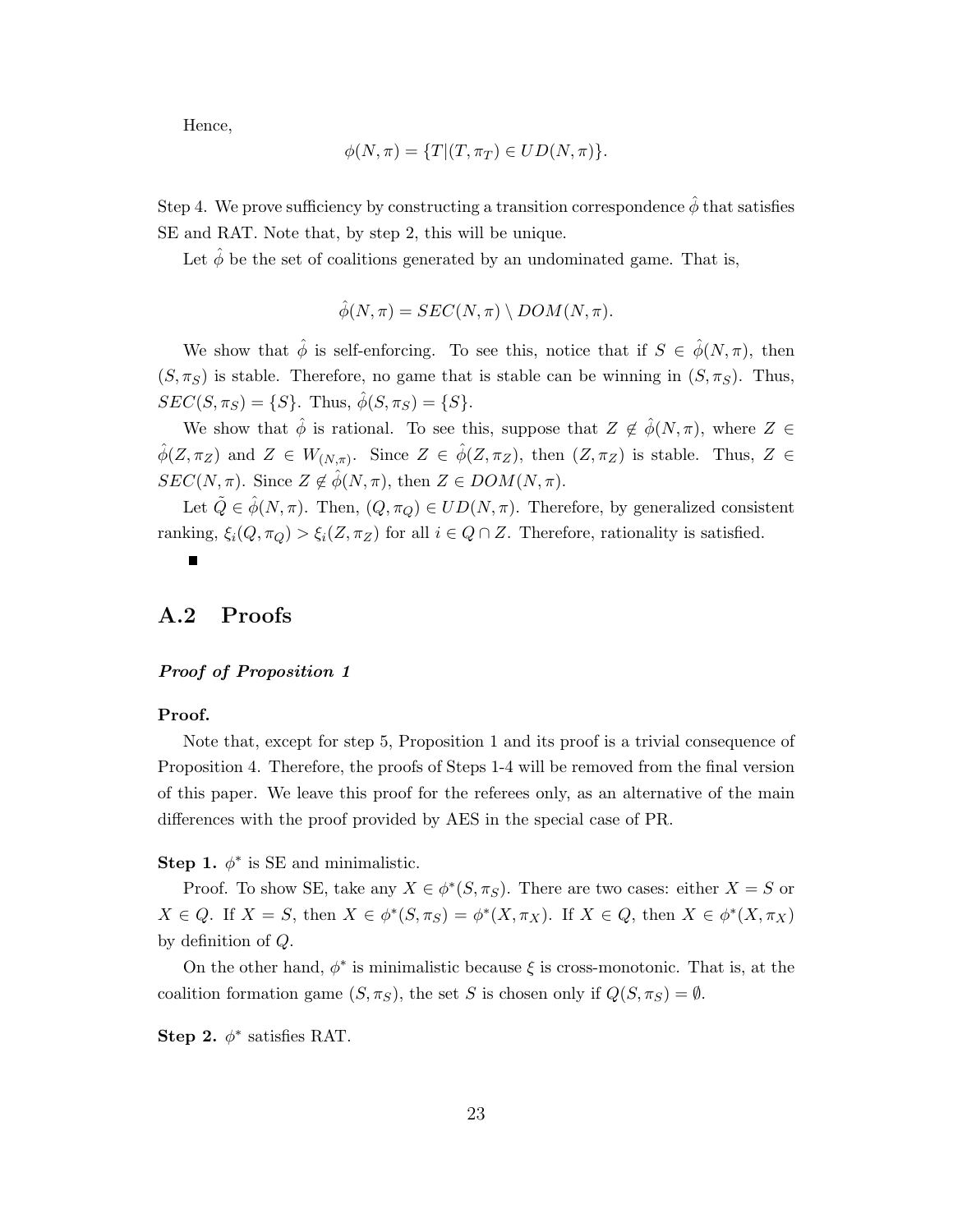Proof. Take  $T \in \phi^*(S, \pi_S)$  and consider a coalition Z such that  $Z \in W_{(S,\pi)}$  such that  $Z \in \phi^*(Z, \pi_Z)$ .

(⇒) First assume that  $Z \notin \phi^*(S, \pi_S)$ . Since  $T \in \phi^*(S, \pi_S)$  we have that

$$
T \in \mathop{\arg\max}_{M \in Q(S,\pi) \cup \{S\}} R^{\xi}(M,\pi_M)
$$

Notice that Z is winning and self-enforcing within S, therefore  $Z \in Q(S, \pi) \cup \{S\}$ . Moreover, since  $Z \notin \phi^*(S, \pi_S)$ , then  $Z \notin \text{arg}\max$  $M \in Q(S, \pi) \cup \{S\}$  $R^{\xi}(M,\pi_M)$ . Hence,  $R^{\xi}(T,\pi_T)$  $R^{\xi}(Z,\pi_Z)$ .

( $\Leftarrow$ ) Now, assume that  $R^{\xi}(T, \pi_T) > R^{\xi}(Z, \pi_Z)$ . Then,  $Z \notin \text{arg max}$  $M \in Q(S, \pi) \cup \{S\}$  $R^{\xi}(M,\pi_M).$ Hence,  $Z \notin \phi^*(S, \pi_S)$ 

**Step 3.** Consider any cross-monotonic sharing rule and transition correspondences  $\phi$ and  $\phi$  that are self-enforcing and minimalistic. Then, the sets of coalitions that are self-enforcing coincide. That is,

$$
\{S|S \in \phi(S,\pi)\} = \{T|T \in \tilde{\phi}(T,\pi)\}.
$$

Proof. The proof of this result is a straighforward consequence of Lemma 1.

Step 4. There exists a unique transition correspondence that meets SE and RAT.

Proof. Consider a transition correspondence  $\phi$  that is SE and RAT. Then,  $\phi$  is minimalistic because the sharing rule is cross-monotonic. We will show that  $\phi = \phi^*$ .

Since  $\phi$  and  $\phi^*$  are SE and RAT, then by step 3,

$$
\{T|T \in \phi(T, \pi_T)\} = \{T|T \in \phi^*(T, \pi_T)\}\tag{8}
$$

Suppose  $X \in \phi(X, \pi)$ . Then, by equation 8,  $X \in \phi^*(X, \pi)$ . Thus,  $\phi(X, \pi) \subset$  $\phi^*(X,\pi)$ . Similarly,  $\phi^*(X,\pi) \subset \phi(X,\pi)$ . Hence,  $\phi(X,\pi) = \phi^*(X,\pi)$ .

On the other hand, suppose  $S \in \phi(X, \pi)$ , where  $S \neq X$ . Then, by RAT,  $\xi_i(S, \pi_S) \geq$  $\xi_i(V, \pi_V)$  for any  $V \in \{T|T \in \phi(T, \pi_T), T \in W_{(X,\pi)}\}$  and  $i \in V \cap T$ . Therefore, by consistent ranking,  $R^{\xi}(S, \pi_S) \geq R^{\xi}(V, \pi_V)$  for any  $V \in \{T | T \in \phi(T, \pi_T), T \in W_{(X,\pi)}\}.$ Thus,  $R^{\xi}(S, \pi_S) \geq R^{\xi}(V, \pi_V)$  for any  $V \in \{T|T \in \phi^*(T, \pi_T), T \in W_{(X,\pi)}\}$ . Hence,  $S \in \phi^*(X, \pi)$  and  $\phi(X, \pi) \subset \phi^*(X, \pi)$ . Similarly,  $\phi^*(X, \pi) \subset \phi(X, \pi)$ . Hence,  $\phi(X, \pi) =$  $\phi^*(X,\pi)$ .

Step 5.  $\phi^*$  is superior to any transition correspondence that is SE and minimalistic.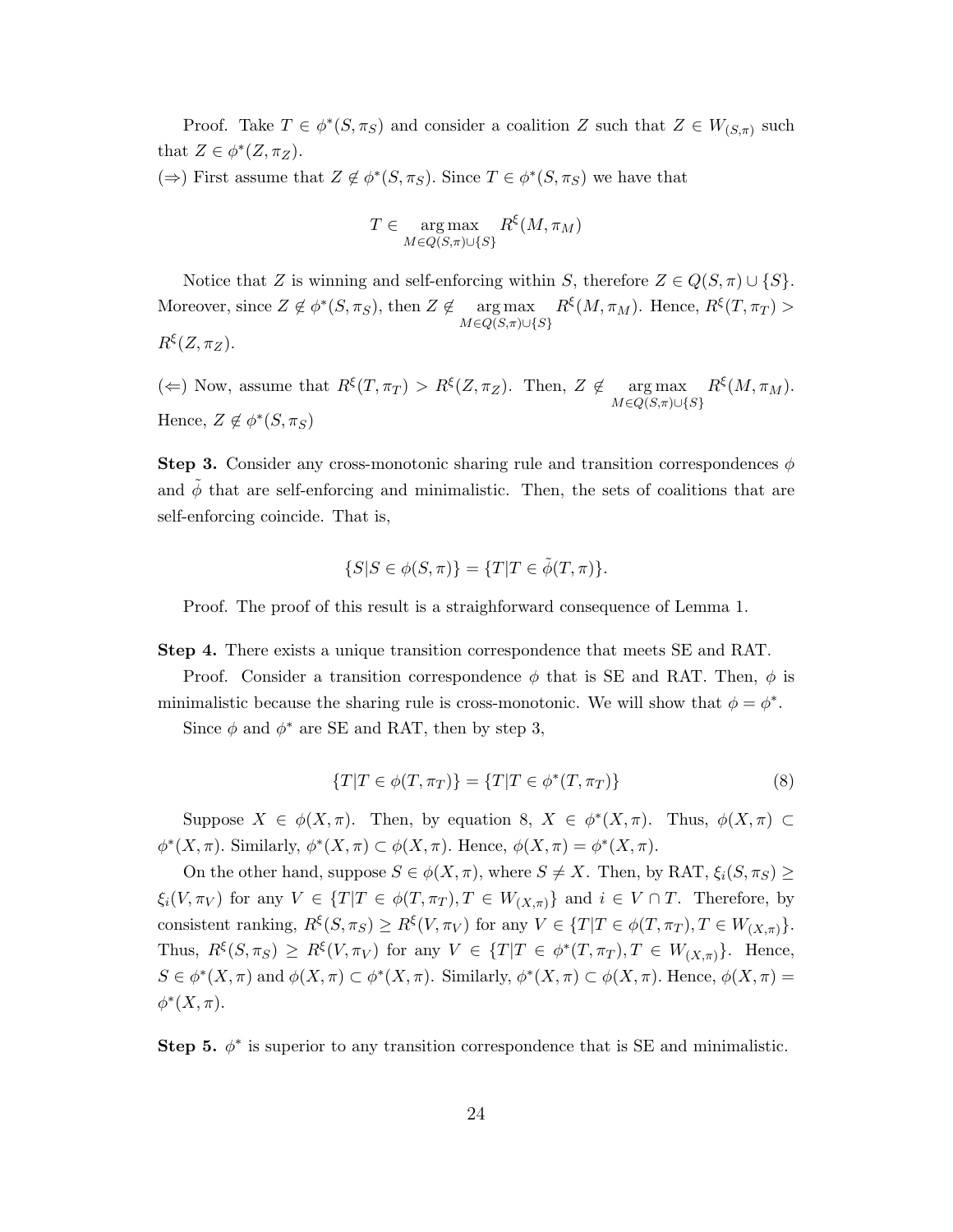Proof. We prove this step by contradiction. Suppose  $\phi^*$  is not superior to the SE and minimalistic transition correspondence  $\phi$ . Then, there exists a game  $(N, \pi)$  such that  $S, T \subset N$  where  $S \in \phi^*(N, \pi)$  and  $T \in \hat{\phi}(N, \pi)$  such that  $\xi_i(T, \pi_T) \geq \xi_i(S, \pi_S)$  for some  $i \in T \cap S$ , and  $T \notin \phi^*(N, \pi)$ .

By step 3, since T is self-enforcing for  $\hat{\phi}$ , then it is also self-enforcing for  $\phi^*$ . Therefore,  $T \in Q(N, \pi) = \{L \mid L \in W_{(N, \pi)}, L \in \phi(L, \pi_L)\}.$ 

Since  $T \notin \phi^*(N, \pi)$ , then  $T \notin \text{arg}\max$  $M \in Q(N,\pi) \cup \{N\}$  $R^{\xi}(M, \pi_M)$ . Since  $S \in \phi^*(N, \pi)$ , then

 $S \in \text{arg max}$   $R^{\xi}(M, \pi_M)$ . Since S and T are winning within N (by the definition  $M \in \overline{Q(N,\pi)} \cup \{N\}$ of a transition correspondence), we have that  $T \cap S \neq \emptyset$ . Therefore,  $R^{\xi}(S, \pi_S)$  $R^{\xi}(T,\pi_T)$ , which implies that  $\xi_i(S,\pi_S) > \xi_i(T,\pi_T)$  for  $i \in T \cap S$ . This is a contradiction.

#### Proof of Proposition 2

**Proof.** Let the game be  $(N, \pi) \in \overline{G}$ . To prove the first statement, assume combination sharing and fix a  $\lambda$ . Hence, agent *i*'s share in a coalition S where  $S \in \phi(S, \pi_S)$  is:

$$
\xi_i(S, \pi_S) = \lambda \cdot \frac{1}{|S|} + (1 - \lambda) \cdot \frac{\pi_i}{\pi(S)}
$$

If there exists another coalition T such that  $T \in W_{(N,\pi)}$ ,  $T \in \phi(T,\pi_T)$  and  $|S| < |T|$ , it must be true that

$$
\xi_i(S, \pi_S) > \xi_i(T, \pi_T)
$$

for all agents in  $i \in S \cap T$ .

Г

Let  $R^{CS^{\lambda}}(S,\pi) = \lambda \cdot \frac{1}{|S|} + (1-\lambda) \cdot \frac{\pi_i}{\pi(S)}$ . Hence, the sharing rule satisfies consistent ranking and by Proposition 1, the transition correspondence  $\phi^*$  is the unique transition correspondence satisfying SE and RAT.

Under combination sharing, if we want to find a transition correspondence that satisfies SE and RAT for any value of  $\lambda$ 

Suppose for the game  $(S, \pi_S)$ , we have coalitions  $M, V \in UDC(S, \pi_S)$ . Coalition M is preferred to coalition V for any value of  $\lambda \in (0,1)$  if and only if

$$
\xi_i(M, \pi_M) = \lambda \frac{1}{|M|} + (1 - \lambda) \frac{\pi_i}{\pi(M)} > \lambda \frac{1}{|V|} + (1 - \lambda) \frac{\pi_i}{\pi(V)} = \xi_i(V, \pi_V)
$$

This only happens when  $|M| < |V|$  and  $\pi(M) < \pi(V)$ .

Furthermore, if  $T \in \check{\phi}(S, \pi_S)$  such that  $T = \arg \min$  $V \in UD(S,\pi_S)$  $\pi(V) = \arg \min$  $V \in UDC(S,\pi_S)$  $|V|$ then it is guaranteed that  $\xi_i(T, \pi_T) > \xi_i(M, \pi_M)$  for any other  $M \in UDC(S, \pi_S)$ .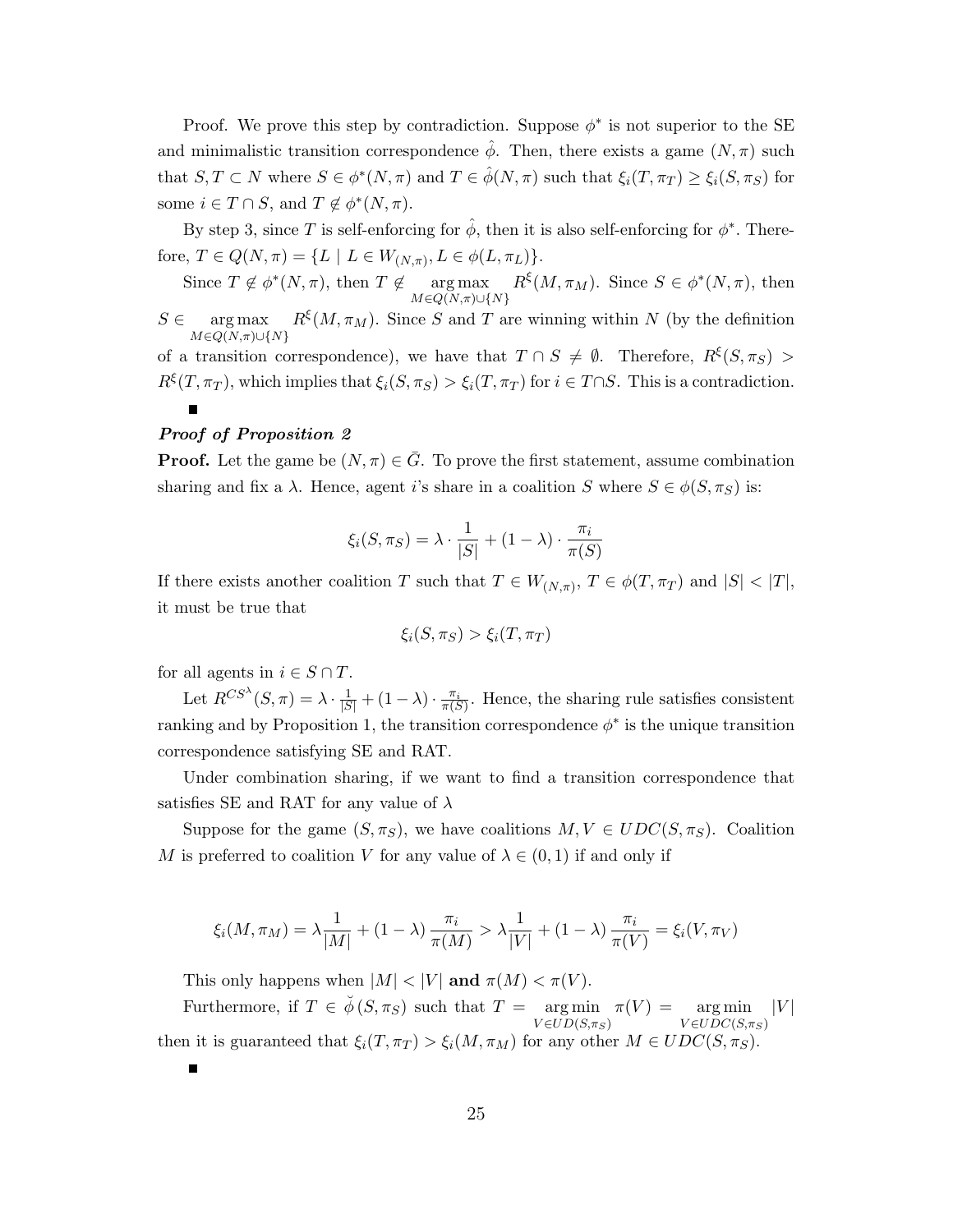#### Proof of Proposition 3

**Proof.** To prove part (a), we prove some ancillary steps. Suppose  $(N, \pi) \notin \overline{G}$ . Note that for any pair of coalitions  $S, T \in UDC(N, \pi)$  where  $|S| < |T|$ , we have that  $\lambda^{(S,T)}(N,\pi) < \bar{\lambda}^{(S,T)}(N,\pi)$ . This is because  $\left(\frac{|T| - |S|}{|T| |S|}\right)$  $\frac{\Gamma(T|S|)}{\pi(S,T)\left(\frac{\pi(S)-\pi(T)}{\pi(S)\pi(T)}\right)}$  $\left(\frac{|T| - |S|}{|T| |S|}\right)$  $\frac{\sqrt{|T||S|}}{\pi_i^{(S,T)}\left(\frac{\pi(S)-\pi(T)}{\pi(S)\pi(T)}\right)} \Leftrightarrow$  $\Delta^{(S,T)}(N,\pi)<\bar{\lambda}^{(S,T)}(N,\pi).$ 

**Case 1:**  $\bar{\Lambda}^Q(S, \pi_S) > \underline{\Lambda}^Q(S, \pi_S)$  for all  $Q \in UDC(S, \pi_S)$ .

This illustrates the case when there is no range for  $\lambda$  where we can find a compromise coalition for the game  $(S, \pi_S)$ . Suppose  $\overline{\Lambda}(S, \pi_S) > \lambda > \underline{\Lambda}(S, \pi_S)$  and  $V \in \phi(S, \pi_S)$ such that  $|M| > |V| > |T|$  where M is the coalition of the largest size and T is the coalition of the smallest size in the set  $UDC(S, \pi_S)$ .

Suppose  $\bar{\Lambda}(S, \pi_S) \geq \bar{\lambda}^{(M,V)}(S, \pi_S) > \lambda > \underline{\Lambda}(S, \pi_S) = \underline{\lambda}^{(M,V)}(S, \pi_S)$ . Then, for the lowest-powered agent in the intersection of V and M (call him  $\underline{i}$ ), we have that  $rac{v}{\sqrt{2}}$  $\xi_i(V, \pi_V) > \xi_i(M, \pi_M)$  and there exist some agent  $j \in V \cap M$ ,  $j \neq i$  such that  $\zeta_j(V,\pi_V) < \zeta_j(M,\pi_M)$ . Hence, by RAT we have that  $V \notin \phi(S,\pi_S)$ , a contradiction.

Case 2.1: 
$$
\lambda \notin \bigcup_{Q \in UDC(S,\pi_S)} [\bar{\Lambda}^Q(S,\pi_S), \underline{\Lambda}^Q(S,\pi_S)]
$$
 and  $\lambda > \underline{\Lambda}(S,\pi_S)$ .

This examines the case where  $\lambda$  lies out of the interval of any compromise coalition but is larger than  $\Delta(S, \pi_S)$ . Suppose  $M \in \phi(S, \pi_S)$  where  $|M| > |Q|$ .

If  $\lambda < \bar{\Lambda}^Q(S, \pi_S)$ , then for the highest-powered agent in the intersection of M and Q (call him  $\bar{i}$ ), we have that  $\xi_{\bar{i}}(M, \pi_M) > \xi_{\bar{i}}(Q, \pi_Q)$  and there exist some agent  $j \in M \cap Q$ ,  $j \neq \overline{i}$  such that  $\xi_j (M, \pi_M) < \xi_j (Q, \pi_Q)$ . Hence, by RAT we have that  $M \notin \phi(S, \pi_S)$ , a contradiction.

Case 2.2: 
$$
\lambda \notin \bigcup_{Q \in UDC(S, \pi_S)} [\bar{\Lambda}^Q(S, \pi_S), \underline{\Lambda}^Q(S, \pi_S)]
$$
 and  $\lambda < \bar{\Lambda}(S, \pi_S)$ .

This illustrates the case where  $\lambda$  lies out of the interval of any compromise coalition but is lower than  $\bar{\Lambda}(S, \pi_S)$  Suppose  $M \in \phi(S, \pi_S)$  where  $|M| < |Q|$ .

If  $\lambda > \Delta^Q(S, \pi_S)$ , then for the lowest-powered agent in the intersection of M and Q (call him *i*), we have that  $\xi_i(M, \pi_M) > \xi_i(Q, \pi_Q)$  and there exist some agent  $j \in M \cap Q$ ,  $j \neq i$  such that  $\xi_j(M, \pi_M) < \xi_j(Q, \pi_Q)$ . Hence, by RAT we have that  $M \not\in \phi(S, \pi_S)$ , a contradiction.

Note that this set of games is well defined. That is, for any game  $(S, \pi_S) \in \tilde{G}(N, \pi)$ we can define  $\Delta(S, \pi_S)$ ,  $\bar{\Lambda}(S, \pi_S)$ ,  $\Delta^Q(S, \pi_S)$  and  $\bar{\Lambda}^Q(S, \pi_S)$  for  $Q \in UDC(S, \pi_S)$ . The  $\sum_{i=1}^{n} \sum_{j=1}^{n} \sum_{j=1}^{n} \sum_{j=1}^{n} \sum_{j=1}^{n} \sum_{j=1}^{n} \sum_{j=1}^{n} \sum_{j=1}^{n} \sum_{j=1}^{n} \sum_{j=1}^{n} \sum_{j=1}^{n} \sum_{j=1}^{n} \sum_{j=1}^{n} \sum_{j=1}^{n} \sum_{j=1}^{n} \sum_{j=1}^{n} \sum_{j=1}^{n} \sum_{j=1}^{n} \sum_{j=1}^{n} \sum_{j=1}^{n} \sum_{j=1}^{n} \sum_{j=1}^{n}$ intersection of the intervals  $[0, \underline{\Lambda}(S, \pi_S)] \cup [\overline{\Lambda}(S, \pi_S), 1] \cup [\overline{\Lambda}^Q(S, \pi_S), \underline{\Lambda}^Q(S, \pi_S)]$  for all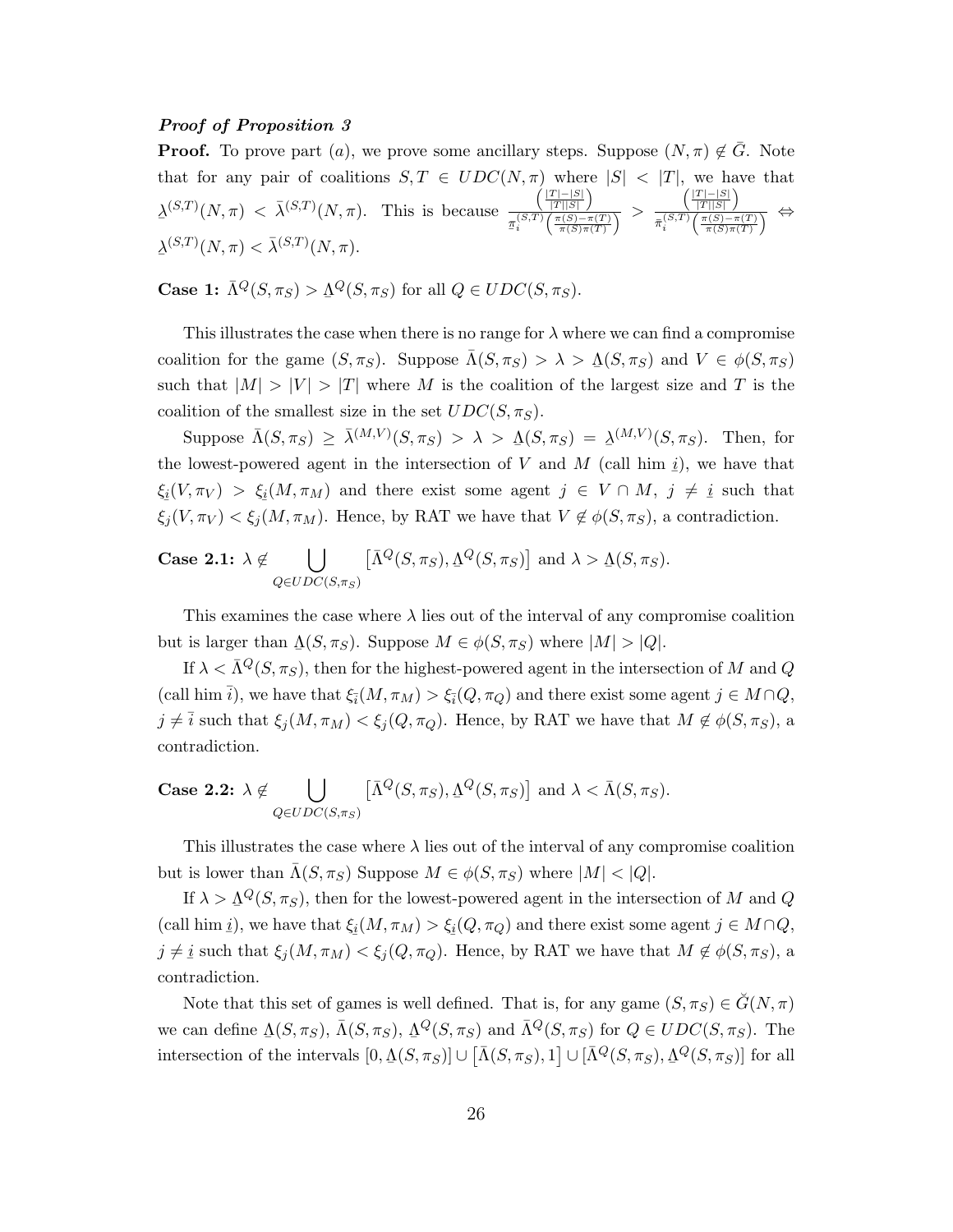$(S, \pi_S) \in \check{G}(N, \pi)$  is nonempty.

Proof of part  $(b.i)$ 

Suppose  $\lambda \in [\bar{\Lambda}(S, \pi_S), 1]$  and that  $T \in \check{\phi}(S, \pi_S)$ . Assume that  $T \neq \text{arg min}$  |V|.  $V \in U\overrightarrow{D}C(S,\pi_S)$ Then for the coalition  $M \in UDC(S, \pi_S)$  where  $M = \arg \min |V|$  we have that for  $V \in UDC(S,\pi_S)$ all the agents  $i \in M \cap T$  we have that  $\xi_i(M, \pi_M) > \xi_i(T, \pi_T)$ . Hence, by RAT,  $T \notin \check{\phi}(S, \pi_S)$ , a contradiction.

Proof of part  $(b.ii)$ 

Suppose  $\lambda \in [0, \Delta(S, \pi_S)]$  and that  $T \in \breve{\phi}(S, \pi_S)$ . Assume that  $T \neq \operatorname*{arg\,min}_{V \in UDC(S, \pi_S)} \pi(V)$ .  $V \in UDC(S,\pi_S)$ Then for the coalition  $M \in UDC(S, \pi_S)$  where  $M = \arg \min \pi(V)$  we have that  $V \in \overline{UDC}(S, \pi_S)$ for all the agents  $i \in M \cap T$  we have that  $\xi_i(M, \pi_M) > \xi_i(T, \pi_T)$ . Hence, by RAT,  $T \notin \check{\phi}(S, \pi_S)$ , a contradiction.

Proof of part  $(b.iii)$ 

Suppose  $\bar{\Lambda}^Q(S, \pi_S) \leq \lambda \leq \Lambda^Q(S, \pi_S)$  and that  $T \in \check{\phi}(S, \pi_S)$ . Assume that  $T \notin$ ¯  $\{Q \mid Q \in UDC(S, \pi_S), \bar{\Lambda}^Q(S, \pi_S) < \bar{\Lambda}^Q(S, \pi_S)\}.$  Then for the coalition  $M \in UDC(S, \pi_S)$ ہے<br> where  $M \in \{Q \mid Q \in UDC(S, \pi_S), \overline{\Lambda}^Q(S, \pi_S) < \underline{\Lambda}^Q(S, \pi_S)\}\$ we have that for all the agents  $i \in M \cap T$  we have that  $\xi_i(M, \pi_M) > \xi_i(T, \pi_T)$ . Hence, by RAT  $T \notin \phi(S, \pi_S)$ , a contradiction.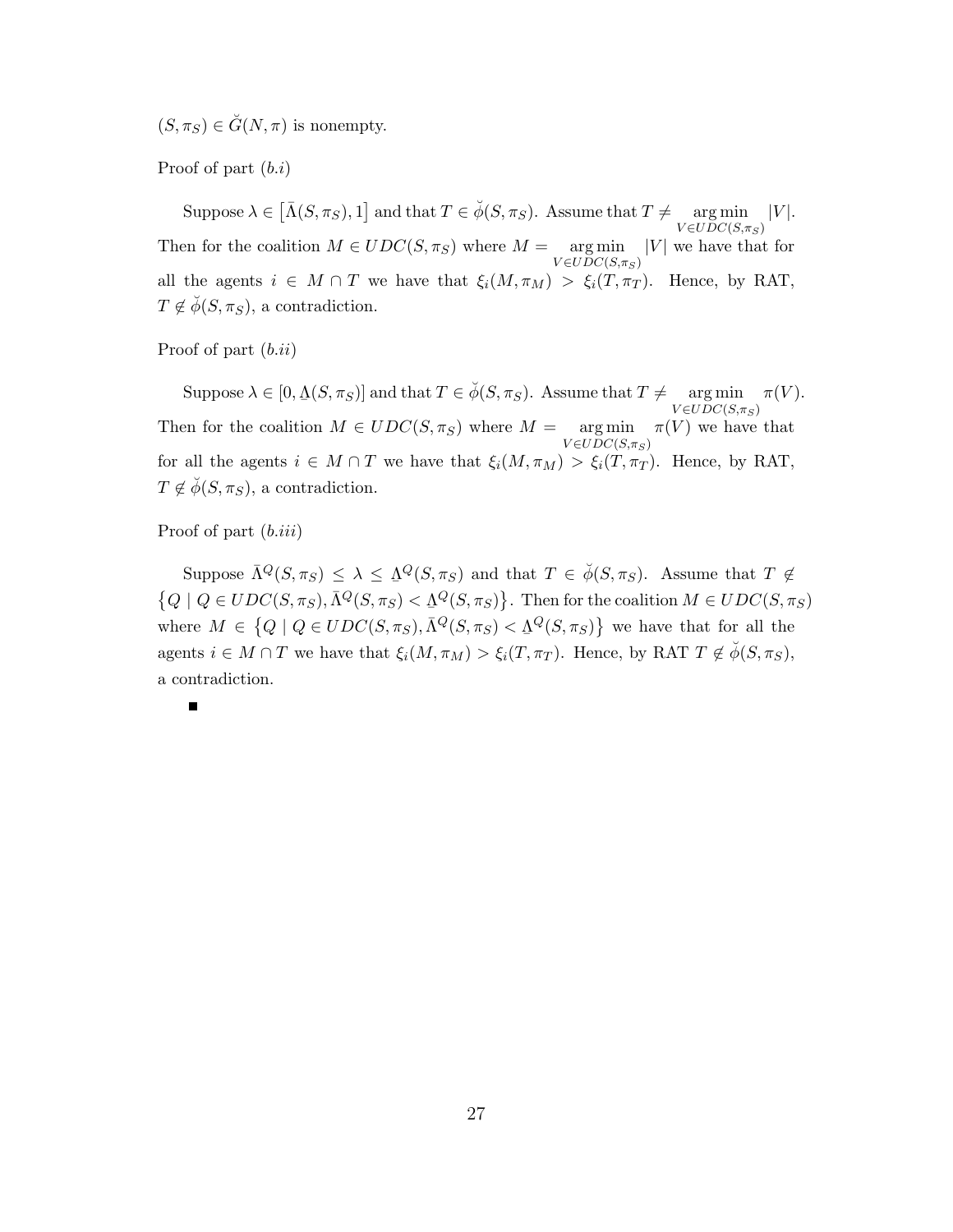# B Appendix (Not For Publication)

### B.1 Illustrative examples: Compromise  $\lambda$  may exist

Consider the game  $(N, \pi) = (\{1, 2, 3, 4, 5, 6\}, [29, 26.5, 21, 2.49, 2.4, 2.39])$  used in Example 1 in Section 4.2. In that game, all the self-enforcing coalitions are the following: the singletons  $\{1\}, \{2\}, \{3\}, \{4\}, \{5\}, \{6\}$  as well as the coalitions  $\{1, 2, 3\}, \{1, 2, 5, 6\}$ ,  $\{1, 2, 4, 5\}, \{1, 2, 4, 6\}, \text{ and } \{2, 3, 4, 5, 6\}.$  The set of stable games generated by these coalitions are the following:

 $({1}, [29], ({2}, [26.5]), ({3}, [21]), ({4}, [2.49]), ({5}, [2.4]), ({6}, [2.39])$ 

 $({1, 2, 3}, [29, 26.5, 21])$ ,  $({1, 2, 5, 6}, {29, 26.5, 2.4, 2.39})$  $({1, 2, 4, 5}, [29, 26.5, 2.49, 2.4])$ .  $({1, 2, 4, 6}, {29, 26.5, 2.49, 2.39})$ ,  $({2, 3, 4, 5, 6}, {26.5, 21, 2.49, 2.4, 2.39})$ 

In the same example,

$$
SEC(N, \pi) = \{ \{1, 2, 3\}, \{1, 2, 5, 6\}, \{1, 2, 4, 5\}, \{1, 2, 4, 6\}, \text{ and } \{2, 3, 4, 5, 6\} \}.
$$

Here, the singletons are excluded since they are not winning in the game  $(N, \pi)$ .

Finally, the set of undominated coalitions under combination sharing are

$$
UDC(N, \pi) = \{\{1, 2, 3\}, \{1, 2, 5, 6\}, \{2, 3, 4, 5, 6\}\}\
$$

This set excludes the coalitions  $\{1, 2, 4, 5\}$  and  $\{1, 2, 4, 6\}$  since agents in the intersection of  $\{1, 2, 5, 6\}$  against either  $\{1, 2, 4, 5\}$  or  $\{1, 2, 4, 6\}$  prefer  $\{1, 2, 5, 6\}$  (since they have similar sizes but  $\{1, 2, 5, 6\}$  has the least power). Therefore,  $\{1, 2, 4, 5\}$  and  $\{1, 2, 4, 6\}$  are dominated by  $\{1, 2, 5, 6\}.$ 

Note that the game  $(N, \pi) = (\{1, 2, 3, 4, 5, 6\}, [29, 26.5, 21, 2.49, 2.4, 2.39])$  in our current example is not size-power monotonic since a two-person coalition like  $\{4, 5\}$  has less power than the singleton  $\{1\}$ . Recall in our example that the set UDC contains the winning and self-enforcing coalitions  $\{1, 2, 3\}$ ,  $\{1, 2, 5, 6\}$  and  $\{2, 3, 4, 5, 6\}$ . We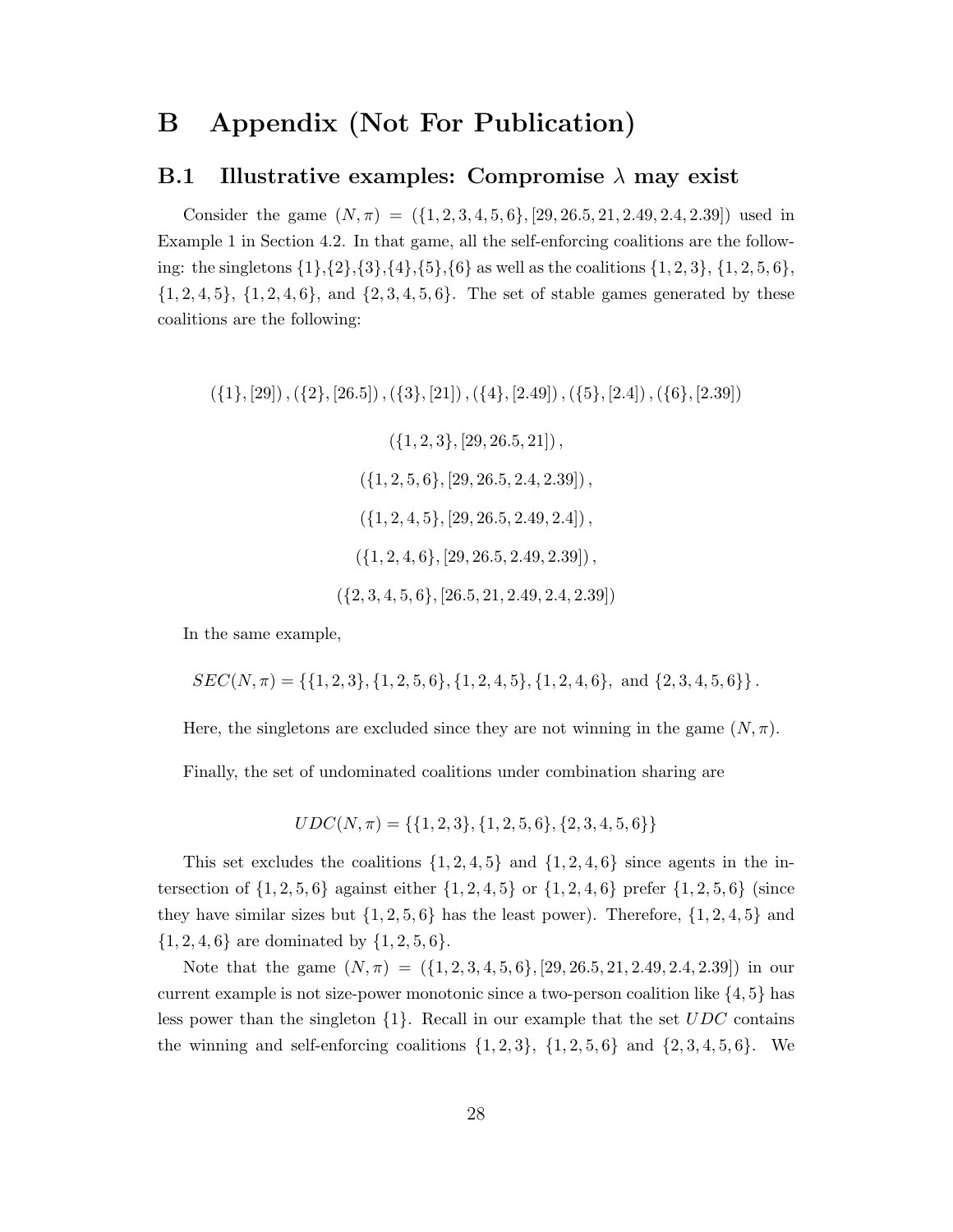calculate the following values based on Equations 3, 4, 5 and 6:

 $\Delta^{(\{1,2,3\},\{1,2,5,6\})}(N,\pi) = 0.52$  $\Delta^{(\{1,2,3\},\{2,3,4,5,6\})}(N,\pi) = 0.44$  $\Delta^{(\{1,2,5,6\},\{2,3,4,5,6\})}(N,\pi) = 0.07$  $\bar{\lambda}^{(\{1,2,3\},\{1,2,5,6\})}(N,\pi) = 0.55$  $\bar{\lambda}^{(\{1,2,3\},\{2,3,4,5,6\})}(N,\pi) = 0.50$  $\bar{\lambda}^{(\{1,2,5,6\},\{2,3,4,5,6\})}(N,\pi) = 0.47$  $\underline{\Lambda}(N,\pi)=0.07$  $\bar{\Lambda}(N,\pi) = 0.55$ 

If  $\lambda \leq \underline{\Lambda}(N, \pi)$ , we are assured that  $\{2, 3, 4, 5, 6\}$  is preferred to either  $\{1, 2, 5, 6\}$  or  $\{1, 2, 3\}$ . On the other hand, when  $\lambda \geq \bar{\Lambda}(N, \pi)$ , the coalition  $\{1, 2, 3\}$  is preferred over  $\{1, 2, 5, 6\}$  or  $\{2, 3, 4, 5, 6\}$ . Thus, we can always find a  $\lambda$  "low enough" to encourage agents to prefer the coalition with the lowest power and also a  $\lambda$  "high enough" to encourage agents to prefer the coalition with the smallest size.

In this particular example, however, we can also find an interval where a "compromise coalition" (with size between the smallest-sized and largest-sized cooalition) will be unanimously preferred by agents in the intersection. If  $\lambda$  is between 0.7 and 0.52, agents will prefer  $\{1, 2, 5, 6\}$  over  $\{2, 3, 4, 5, 6\}$  and  $\{1, 2, 3\}$ . Suppose  $\lambda = 0.48$ , then:

Comparing  $\{1, 2, 5, 6\}$  and  $\{1, 2, 3\}$ , we have

 $\xi_1({1, 2, 5, 6}, [29, 26.5, 2.4, 2.39]) = 0.37;$  $\xi_2$ ({1, 2, 5, 6}, [29, 26.5, 2.4, 2.39]) = 0.348;  $\xi_1({1, 2, 3}, [29, 26.5, 21]) = 0.35;$  $\xi_2$ ({1, 2, 3}, [29, 26.5, 21]) = 0.340;

Comparing  $\{1, 2, 5, 6\}$  and  $\{2, 3, 4, 5, 6\}$ , we have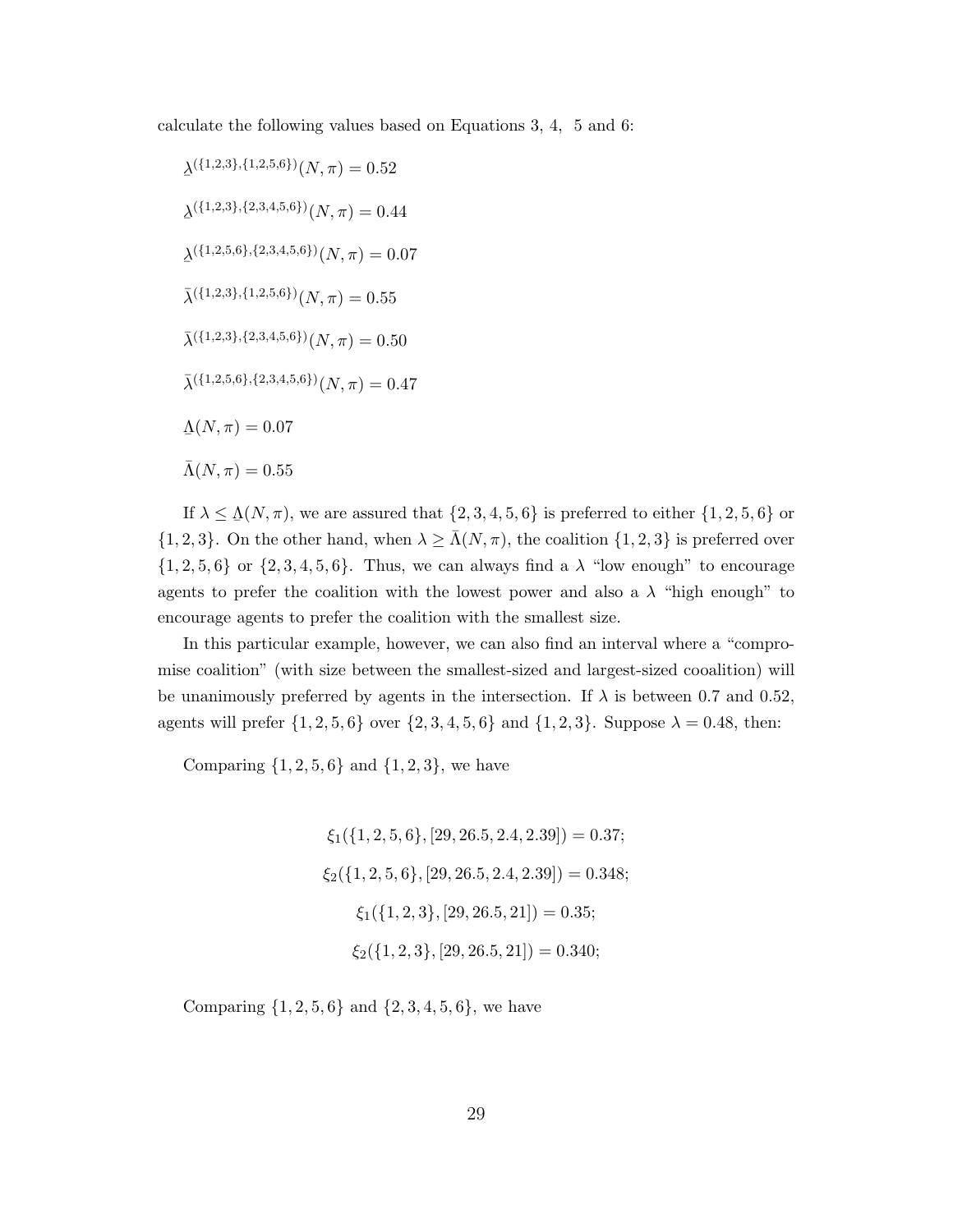$$
\xi_2(\{1, 2, 5, 6\}, [29, 26.5, 2.4, 2.39]) = 0.348;
$$
  
\n
$$
\xi_5(\{1, 2, 5, 6\}, [29, 26.5, 2.4, 2.39]) = 0.14;
$$
  
\n
$$
\xi_6(\{1, 2, 5, 6\}, [29, 26.5, 2.4, 2.39]) = 0.14;
$$
  
\n
$$
\xi_2(\{2, 3, 4, 5, 6\}, [26.5, 21, 2.49, 2.4, 2.39]) = 0.347;
$$
  
\n
$$
\xi_5(\{2, 3, 4, 5, 6\}, [26.5, 21, 2.49, 2.4, 2.39]) = 0.11;
$$
  
\n
$$
\xi_6(\{2, 3, 4, 5, 6\}, [26.5, 21, 2.49, 2.4, 2.39]) = 0.11;
$$

In this example every agent in the intersection prefers  $\{1, 2, 5, 6\}$ . Thus, aside from agreement in the extreme ends of the spectrum of  $\lambda$ , there can also be agreements where agents will prefer the coalition that has neither the smallest size nor the smallest power.

Of course there are games where we cannot find these compromise coalitions. For instance, suppose we decrease agent 3's power to 20 instead of 21 so that the game now becomes:

$$
(N, \pi) = (\{1, 2, 3, 4, 5, 6\}, [29, 26.5, 20, 2.49, 2.4, 2.39]).
$$

In this example, the compromise coalition  $\{1, 2, 5, 6\}$  does not exist because  $\bar{\Lambda}^{\{1,2,5,6\}}(N, \pi)$  $0.5155 > \underline{\Lambda}^{\{1,2,5,6\}}(N,\pi) = 0.5151.$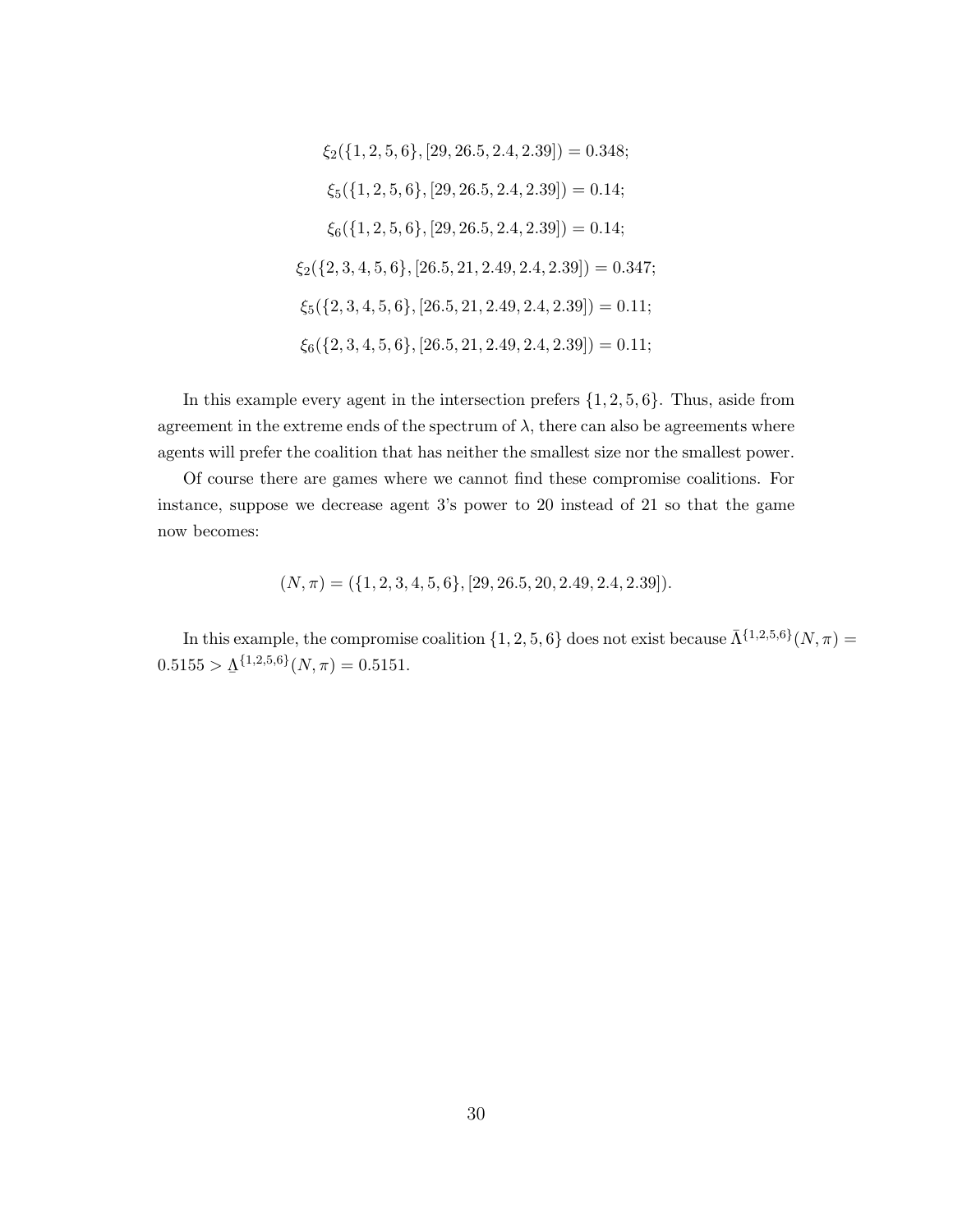# References

- [1] D. Acemoglu, G. Egorov, and K. Sonin. Coalition Formation in Non-Democracies. Review of Economic Studies, 75(4):987–1009, 2008.
- [2] D. Acemoglu, G. Egorov, and K. Sonin. Do Juntas Lead to Personal Rule? American Economic Review: Papers and Proceedings, 99(2):298–303, 2009.
- [3] T. Arnold and U. Schwalbe. Dynamic Coalition Formation and the Core. Journal of economic behavior  $\mathcal C$  organization, 49(3):363-380, 2002.
- [4] S. Banerjee, H. Konishi, and T. Sönmez. Core in a Simple Coalition Formation Game. Social Choice and Welfare, 18(1):135–153, 2001.
- [5] F. Bloch. Sequential Formation of Coalitions in Games with Externalities and Fixed Payoff Division. Games and Economic Behavior, 14(1):90–123, 1996.
- [6] F. Bloch and B. Dutta. Formation of Networks and Coalitions. In Handbook of Social Economics, volume 1, pages 729–779. Elsevier, 2011.
- [7] A. Bogomolnaia and M. Jackson. The Stability of Hedonic Coalition Structures. Games and Economic Behavior, 38(2):201–230, 2002.
- [8] C. Carraro. Environmental Conflict, Bargaining and Cooperation. In J. Van den Bergh, editor, The Handbook of Environmental and Resource Economics. E. Elgar, Cheltenham, 1999.
- [9] K. Cechlarova and A. Romero-Medina. Stability in Coalition Formation Games. International Journal of Game Theory, 29(4):487–494, 2001.
- [10] S. Chae and P. Heidhues. Nash Bargaining Solution with Coalitions and the Joint-Bargaining Paradox: A Group Bargaining Solution. *Mathematical Social Sciences*, 48(1):37–53, 2004.
- [11] S. Chae and H. Moulin. Bargaining Among Groups: An Axiomatic Viewpoint. International Journal of Game Theory, 39(1):71–88, 2010.
- [12] K. Chatterjee, B. Dutta, D. Ray, and K. Sengupta. A Noncooperative Theory of Coalitional Bargaining. The Review of Economic Studies, 60(2):463–477, 1993.
- [13] M. Chwe. Farsighted Coalitional Stability. Journal of Economic Theory, 63(2):299–325, 1994.
- [14] E. Diamantoudi and L. Xue. Farsighted stability in hedonic games. Social Choice and Welfare, 21(1):39–61, 2003.
- [15] L. Ehlers. Coalitional Strategy-proof House Allocation. Journal of Economic Theory, 105(2):298–317, 2002.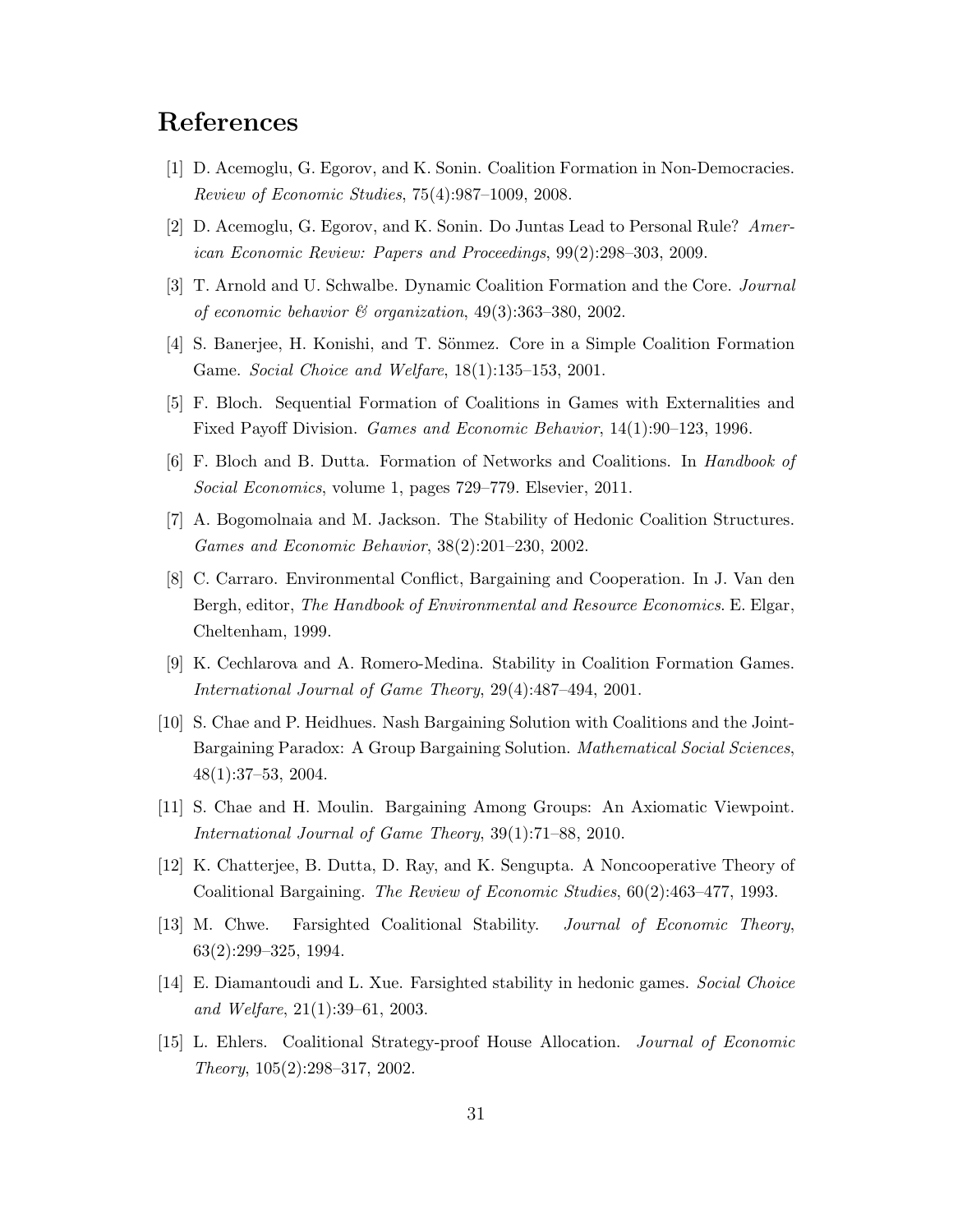- [16] O. Erixson and H. Ohlsson. Estate Division: Equal Sharing as Choice, Social Norm, and Legal Requirement. IFN Working Paper No. 1006, 2014.
- [17] R. Fabella. Natural Team Sharing and Team Productivity. Economics Letters, 27(2):105–110, 1988.
- [18] R. Fabella. Generalized Sharing, Membership Size and Pareto Efficiency in Teams. Theory and Decision, 48(1):47–60, 2000.
- [19] J. Farrell and S. Scotchmer. Partnerships. The Quarterly Journal of Economics, 103(2):279–297, 1988.
- [20] J. Greenberg. The Theory of Social Situations: an Alternative Game-Theoretic Approach. Cambridge University Press, 1990.
- [21] J. Harsanyi. Rational Behavior and Bargaining Equilibrium in Games and Social Situations. Cambridge University Press, MA, 1977.
- [22] E. Iñarra, J. Kuipers, and N. Olaizola. Absorbing Sets in Coalitional Systems. Universidad del País Vasco, Facultad de Ciencias Económicas, 2002.
- [23] K. Jandoc and R. Juarez. Self-enforcing Coalitions with Power Accumulation. International Journal of Game Theory, 46(2):327–355, 2017.
- [24] K. Jandoc and R. Juarez. An Experimental Study of Self-Enforcing Coalitions. Games, 10(3):1–31, 2019.
- [25] K. Jandoc, R. Juarez, and J. Roumasset. Towards an Economics of Irrigation Networks. In K. Burnett, K. Howitt, J. Roumasset, and C.A. Wada, editors, Handbook of Water Economics and Institutions. Routledge, New York, 2015.
- [26] J.S. Jordan. Pillage and Property. Journal of Economic Theory, 131(1):26–44, 2006.
- [27] R. Juarez. Group Strategyproof Cost Sharing: The Role of Indifferences. Games and Economic Behavior, 82:218–239, 2013.
- [28] R. Juarez and M. Vargas. Robust equilibria in tournaments with externalities. Mimeo University of Hawaii, 2018.
- [29] H. Moulin. Axioms of Cooperative Decision Making. Cambridge University Press, Cambridge MA, 1988.
- [30] S. Papai. Unique Stability in Simple Coalition Formation Games. Games and Economic Behavior, 48(2):337–354, 2004.
- [31] M. Piccione and R. Razin. Coalition Formation under Power Relations. Theoretical Economics, 4(1):1–15, 2009.